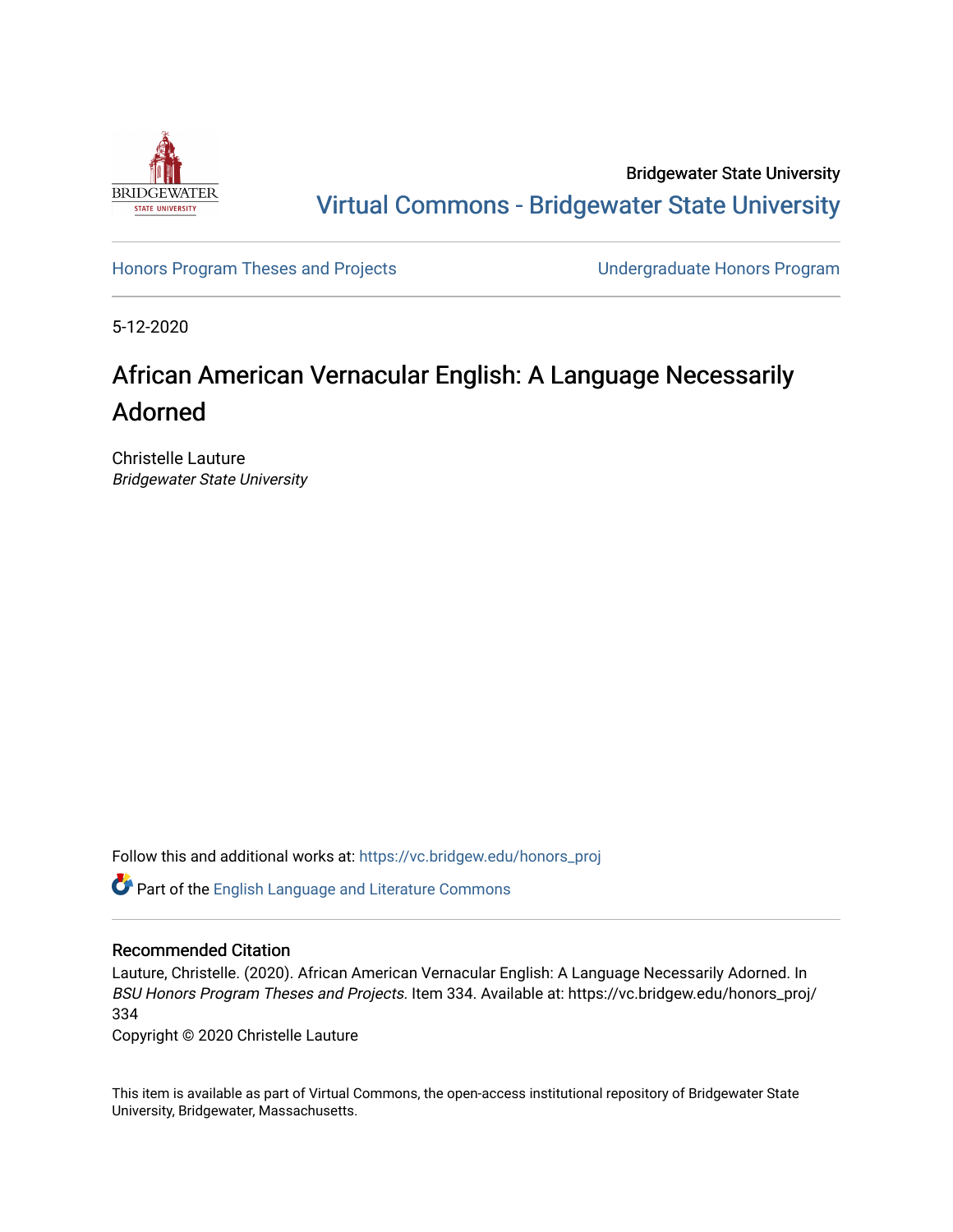"African American Vernacular English: A Language Necessarily Adorned"

Christelle Lauture

Submitted in Partial Completion of the Requirements for Departmental Honors in English

Bridgewater State University

May 12, 2020

Dr. Emily D. Field, Thesis Advisor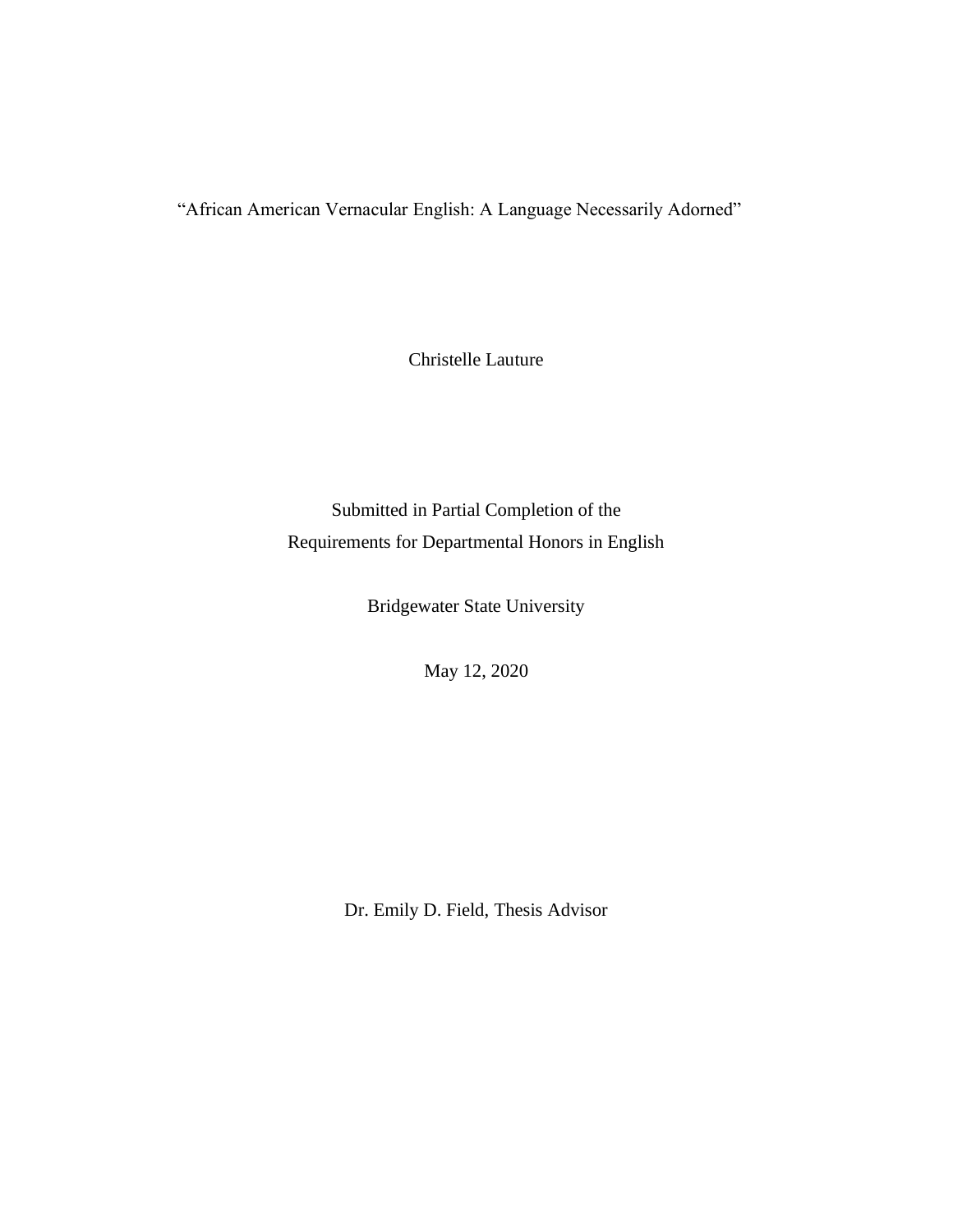#### **"African American Vernacular English: A Language Necessarily Adorned"**

**Abstract:** African American Vernacular English (AAVE) has been spoken by African Americans for centuries but has only recently been acknowledged as a distinct dialect. It is often used in tandem with Standard English, through a concept referred to as code-switching. Although linguists have done substantial work to validate AAVE, there is an incomplete understanding of why the dialect developed, and, in particular, what functions the dialect serves for its speakers. In order to begin the work of discovering why AAVE developed the specific features it manifests, I synthesized other linguists' observations into a taxonomy of five categories that account for most of the dialect's unique features. My project elaborates on the functions of the categories of tense/mode variation, negation, absence, prosody/pronunciation, and what Zora Neale Hurston calls "the will to adorn" in AAVE, in comparison to Standard English.

*"A language comes into existence by means of brutal necessity, and the rules of the language are dictated by what the language must convey."*

*"The argument has nothing to do with language itself but with the role of language. Language, incontestably, reveals the speaker. Language, also, far more dubiously, is meant to define the other—and, in this case, the other is refusing to be defined by a language that has never been able to recognize him."*

— James Baldwin "If Black English Isn't a Language, Then Tell Me, What Is?" (1979)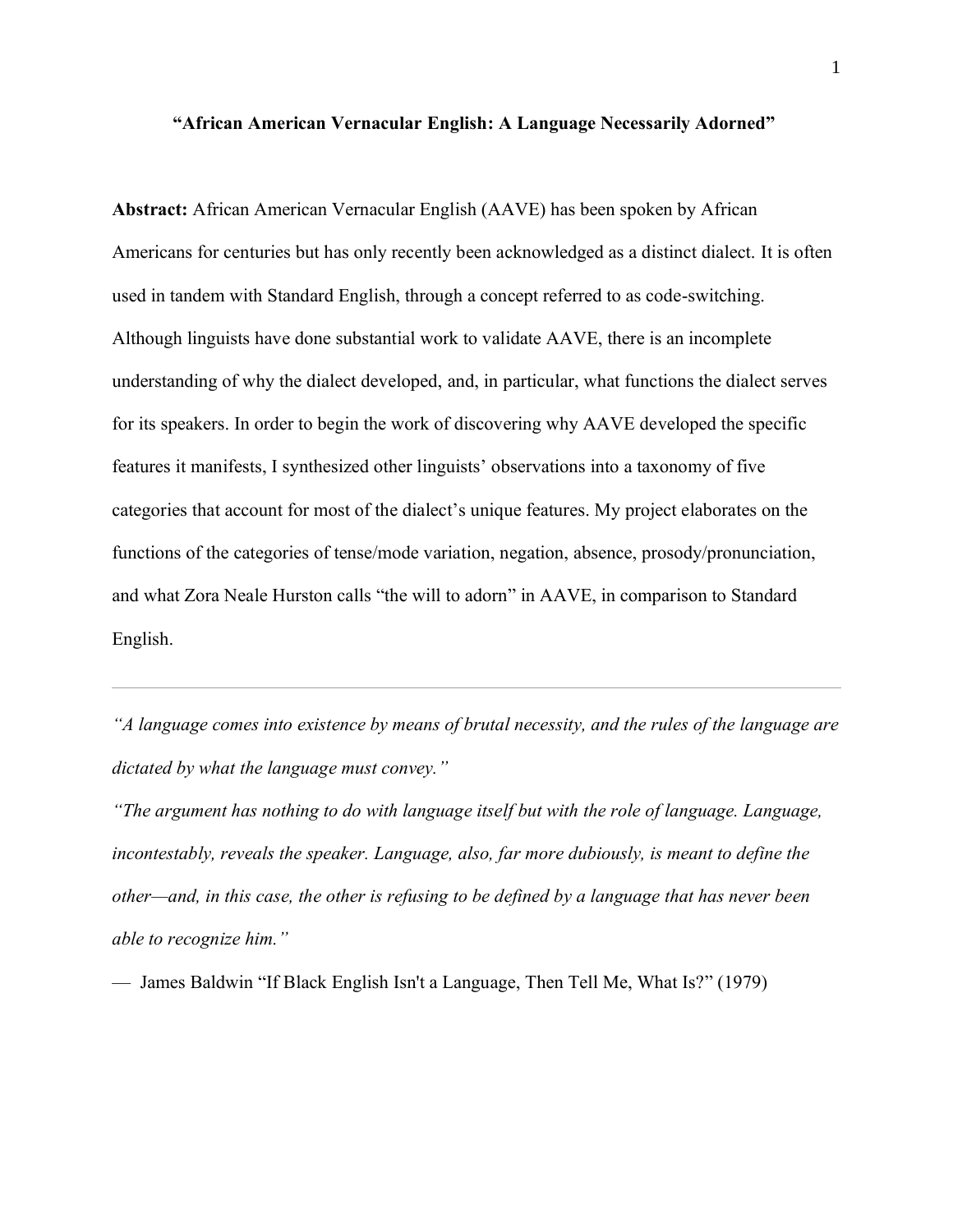English is the modern world's lingua franca, meaning that it has the most second-language learners in the world. It began its journey to succession a little over a thousand years ago. The journey has been a long one with many detours, bumps in the road, and no pre-determined destination in sight. English as a language was one big accident after another, but its success in the world was no accident. The reason English is so powerful today is due not to any features internal to the language itself, but rather to the power of its users. Britain was the most powerful country at the time of modern English's conception, and the United States has since become the most powerful. Perhaps it is this political power that gives some users of this language a perception that the language itself is whole and pure. The concept of "broken English" is usually reserved for non-native second language English speakers, but the reality is that English itself is a broken language that people used enough until it worked for them. English as we know it is a relatively new language, with its first comprehensive dictionary being less than 150 years old (Lerer 236). This relative youth is because this was the first time that English stood still long enough for people to capture it. Before then it was being influenced by other languages and events that changed its face every century.

Events including Viking raids; the influence of the Latin church; the Norman conquest; the immigration of the Anglos, Saxons, and Jutes from modern-day Germany; and the Bubonic plague all led to English becoming the creole that re-creolized itself until it became standard. The act of standardizing English was a relatively arbitrary one. As America was forming in the Colonial period, Americans were trying to forge an identity with a language that would reflect their values. Puritans used English in a way that rejected England's Renaissance and Restoration period uses of language. By the 18th century, there was a growing concern in both England and America about the fact that English was not standard, so scholars on both sides of the Atlantic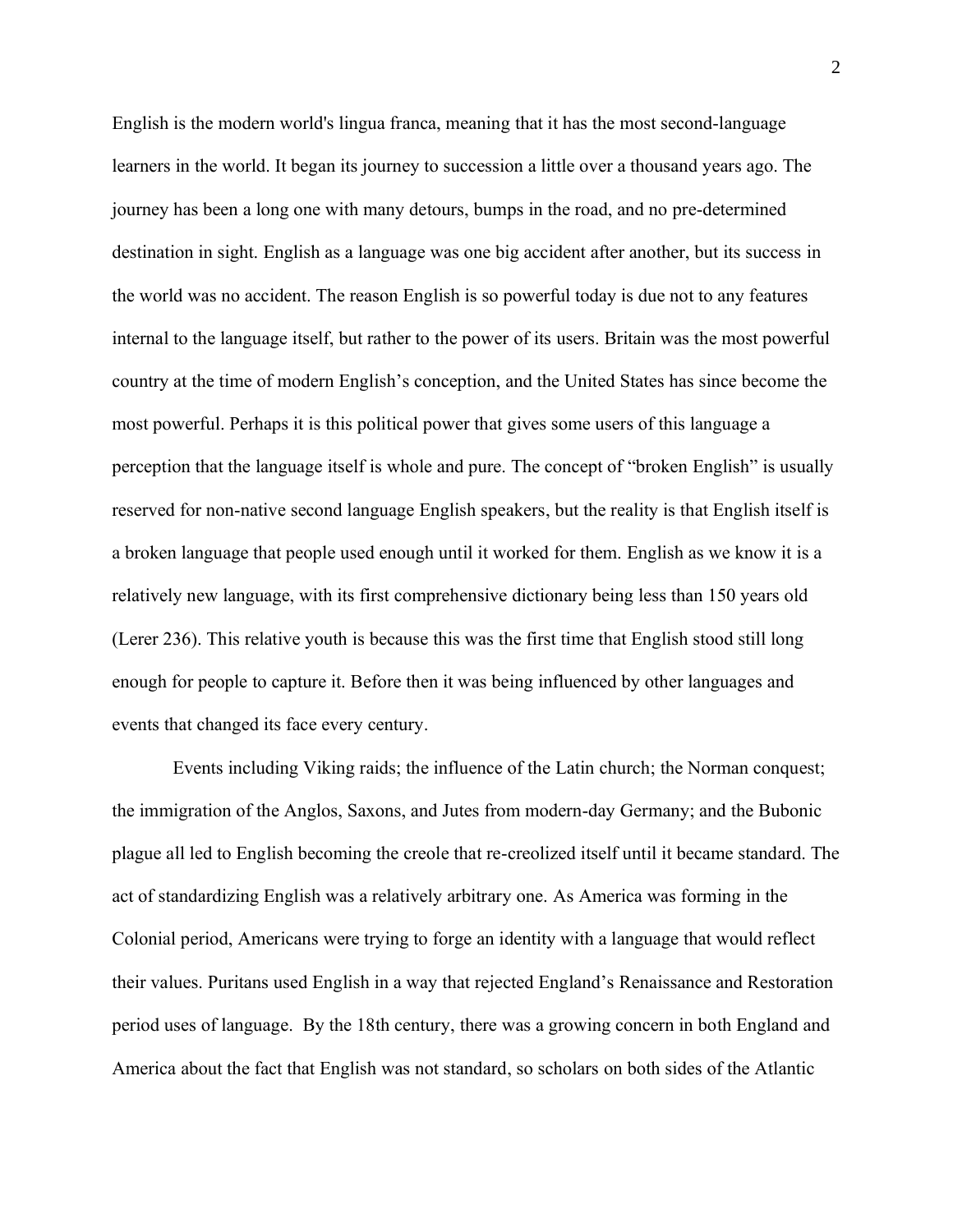took it upon themselves to publish their own views on how the language should look and sound. As some of these scholars' works became more popular than others, such as Robert Lowth, Noah Webster, Dr. Samuel Johnson, and Jacob Grimm, these prescriptions and descriptions began to stick among users.<sup>1</sup>

Today, it is commonly held by linguists that language should be what they call descriptive, meaning that as long as it serves its function, then it works. The other camp of thought is that a language should be prescriptive, meaning that the users should strive to regulate it. While some may cling to prescription being necessary as many Early Modern English users did, this view does not allow us to see how English is continuing to change and both influence and be influenced by other languages and cultures (Lerer  $178 - 79$ ). This false pure origin concept held by many first-language English users is one that neglects the fact that English has been and will continue to be on a journey.

 One of the ways English continues its nonlinear journey is through internal change. English dialects are seen all over the world, but one that began at the same time that English was becoming globalized is African American Vernacular English (AAVE). African American Vernacular English came into being as soon as African Americans came into being (Winford 85). American colonists began capturing Africans and enslaving them in the 1600s and continued doing so until slavery was abolished in America in the  $19<sub>th</sub>$  century. The descendants of these people came to be known as African Americans. Linguists have come up with several hypotheses to explain the inception of the dialect as it relates to the inception of African Americans. Part of linguists' efforts in doing so was to validate that AAVE is, in fact, a dialect and to establish it as an acceptable way of speaking English. Although this dialect has been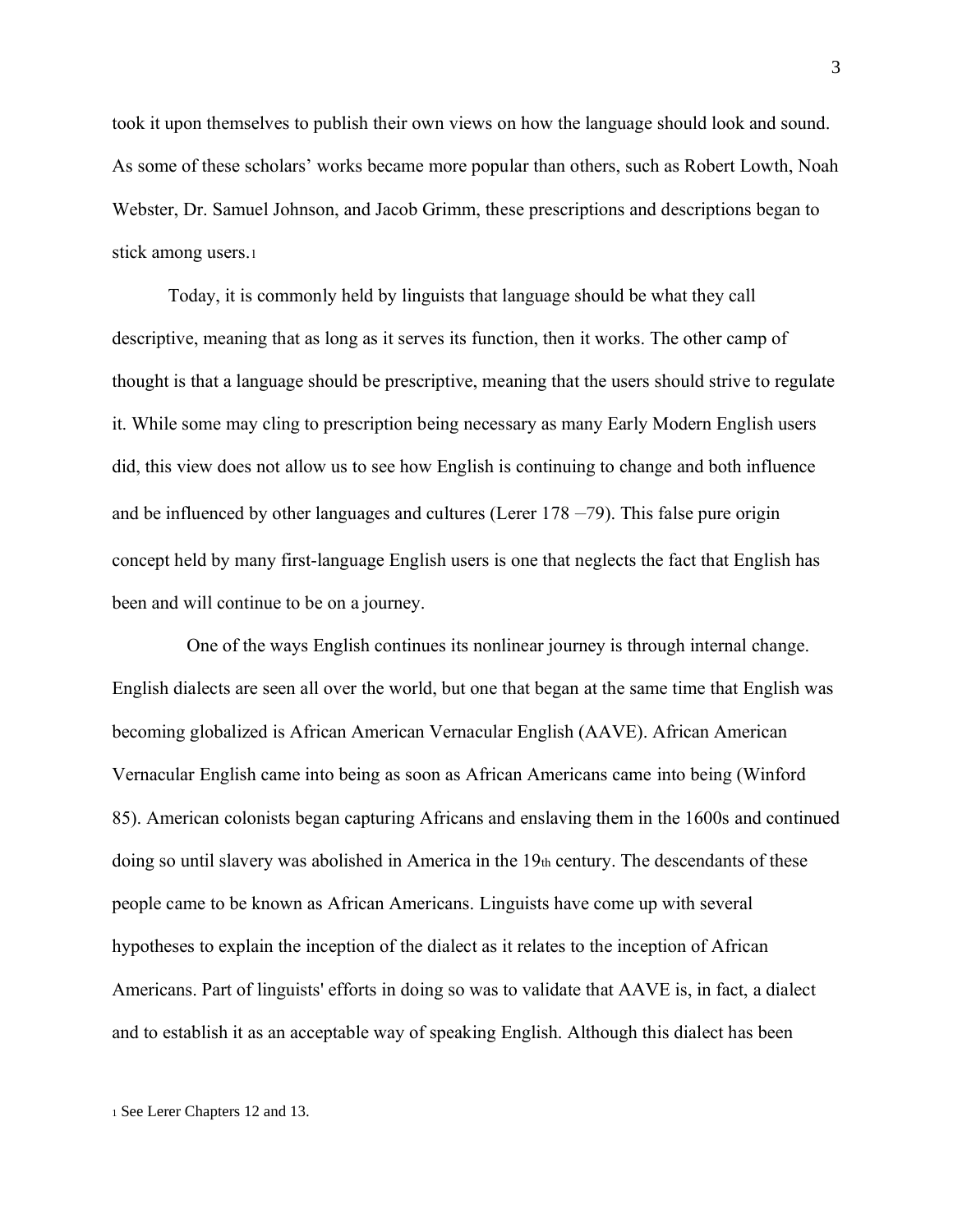spoken and changing for the past few centuries, it has only begun to be recognized as such in the past 50 years. Its recognition began in the mid-to-late 1960s, with much credit given to linguist William Labov's work, *Language in the Inner City.* He studied the speech of Black Harlem youth, addressing the structural features, the debate over AAVE's origin and uses, and advocating for the dialect's usage. These topics Labov addressed continued to be at the center of the discussion of AAVE over the decades to come with many other linguists joining the conversation.

The origins of AAVE have been debated, with a number of theories being valid contenders for explaining how the dialect developed. Two main theories are regarded as the most plausible and accepted by linguists today: the Creole origins hypothesis originally developed by William Stewart and the English Origins Hypothesis developed by Beryl Bailey, both in the 1960s. The first theory is that AAVE resulted from the retention of West African languages that have been creolized (two groups speaking different languages created a common tongue that was sustained through generations) with Standard English but separate from it, and de-creolized itself into AAVE. It has since been developed by creolists such as John Rickford, who have maintained that there is a creole origin, but that the origins are much more nonlinear and multifaceted than Stewart proposed. The original version of the theory took into account that enslaved Africans spoke their own languages in their home countries and needed to find a common tongue with each other, as well as their captors. The other, more popular theory, known as the English Origins Hypothesis (EOH), maintains that AAVE developed from within English and "the English component of AA[V]E has become obscured over time, as the variety has undergone its own internally driven change, and the relevant linguistic features have disappeared from other varieties, especially from the Standard American English" (Van Herk 23). Other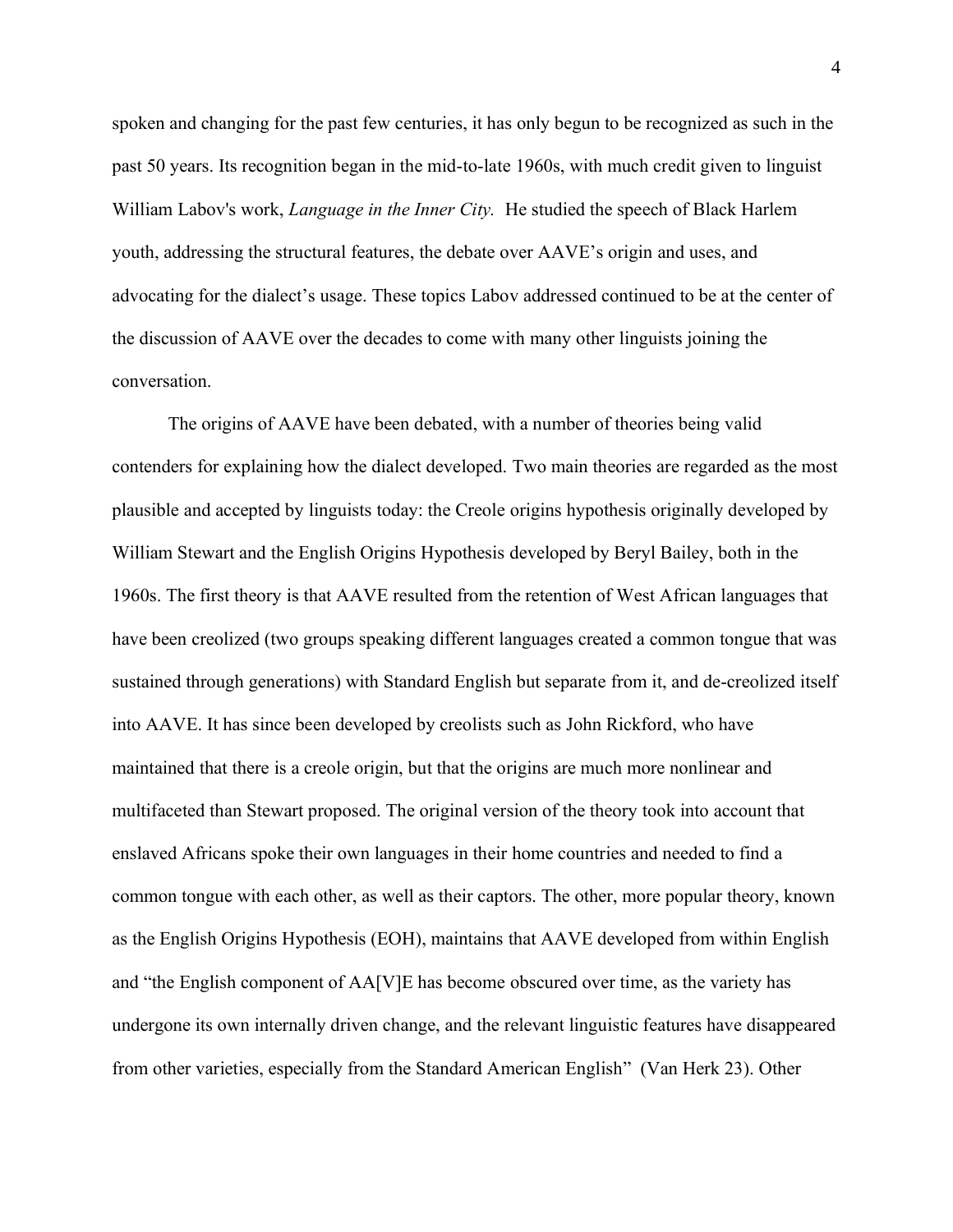theories fall under two camps of either monolithic or multivalent approaches with different levels of attention to sociohistorical contexts, ecological factors, second language acquisition, and other factors and sources.<sup>2</sup>

Linguistic structures have been another popular area for research into AAVE. To prove that AAVE is indeed a dialect, it needs to be clear what its distinctive linguistic features are. Linguistic features like copula absence (i.e. "she talking"), the habitual "be" (i.e. "she be talking"), and familiar markers (i.e. "up in here"), have come to be accepted by linguists as features unique to AAVE and will be addressed further in the next section. Another area often discussed in the study of AAVE is language learning and education. In the 1990s, the use of AAVE came to the national spotlight with the Oakland "Ebonics" controversy. "Ebonics" is a portmanteau of "ebony and phonics" that was a more commonly used term by linguists at the time. In 1996, the school board of Oakland, California, classified Ebonics as a derivation of African languages and asserted that its speakers should be considered English language learners. AAVE is now more accepted by the educated community, with code-switching between two dialects arising as a topic of discussion in turn. Despite the existing study and legitimizing the dialect by linguists, there is still more work to be done.

A discussion that is yet to be had about what the qualities of AAVE mean about its users, and why it developed in the direction that it did. I have developed a taxonomy of five categories that attempt to cover the distinctive qualities of AAVE. Tense/mode variation, Negation, Absence, Prosody/Pronunciation, and The Will to Adorn are five categories in which most of the specific features of AAVE that linguists have described comfortably find a place. These categories are a synthesis of linguists' findings on the study of AAVE into a taxonomy

<sup>2</sup> For further reading see Van Herk (23–34).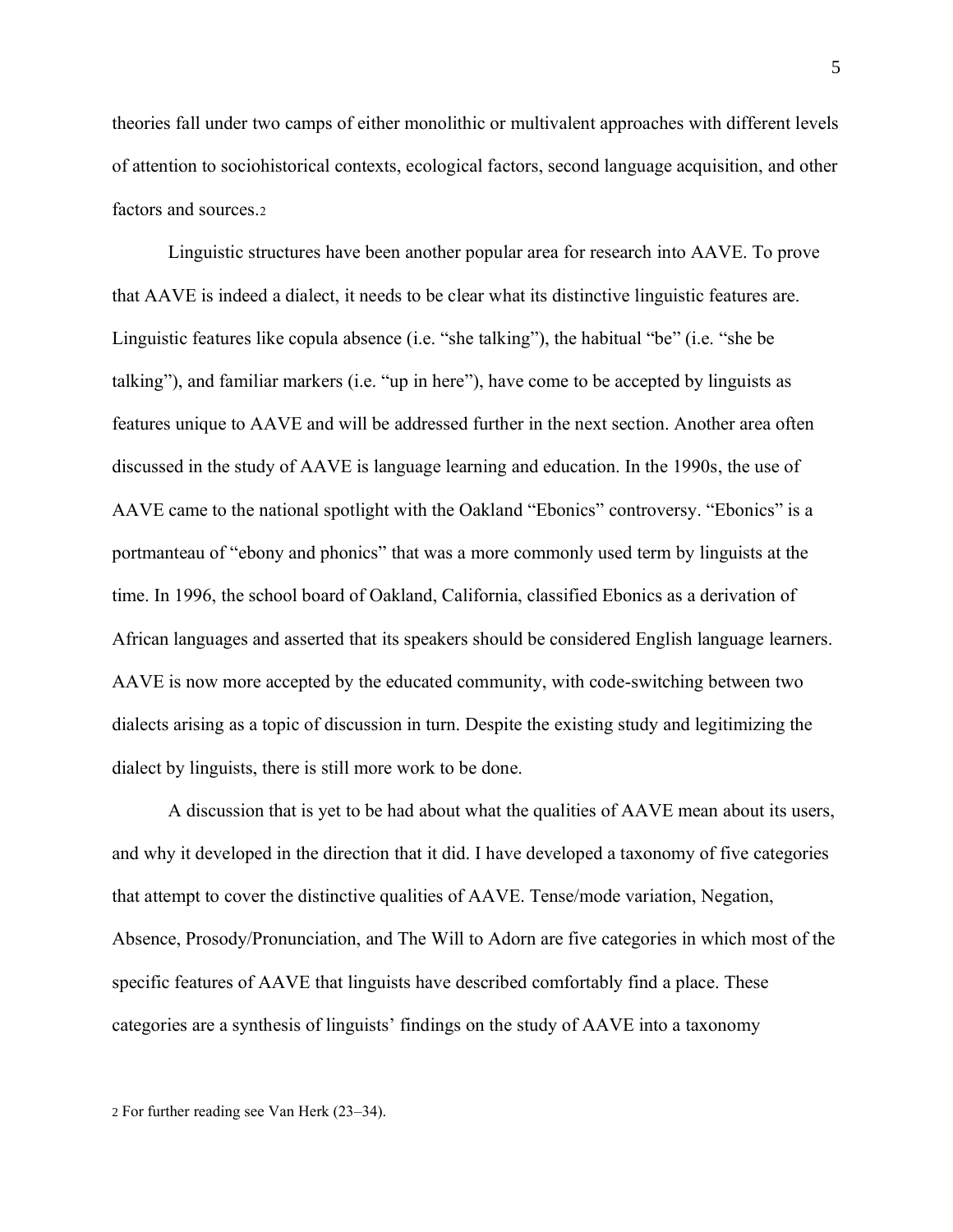contextualized by the function for the user. In essence, these are five ways that AAVE continues to separate itself from Standard English in various different forms for linguistic functions. I argue that these categories arose from necessity, as implied by my title, but also that the categories are necessary for scholars examining AAVE. The categories are in no hierarchy of importance, except for the last "Will to Adorn" which may be the most important of the five. It captures the essence of all of the categories as well as AAVE as a whole. The Will to adorn is African Americans' refusal to use a language that does not include their experience and subsequently does not suffice to express their experiences.

In theory, the taxonomy I created covers all of the features of AAVE and hypothesizes their meanings. The categories are not comprehensive or exhaustive, as it is the categories distinctions and not necessarily examples that fall within them that is essential. Some features could fit under multiple categories, but their qualitative functions for users will be the deciding factor in their placement, while their other possible placements will be noted. The features explained in these categories are covering a range of uses that are mostly still seen in contemporary AAVE. This deliberate choice to explicate modern features and qualities results from my proximity to and understanding of contemporary usage as a user of AAVE, but it will also allow me to transpose these findings onto earlier vestiges of the dialect. Seeing the language for what it has to offer, observing the language in its natural habitats, will bear more fruit than seeing how it fits into preexisting notions. As Zora Neale Hurston says in her essay "Characteristics of Negro Expression" (1934), "If we are to believe the majority of writers of Negro dialect and the burnt-cork artists, Negro speech is a weird thing, full of 'ams' and 'Ises.' Fortunately, we don't have to believe them. We may go directly to the Negro and let him speak for himself" (Hurston 1061).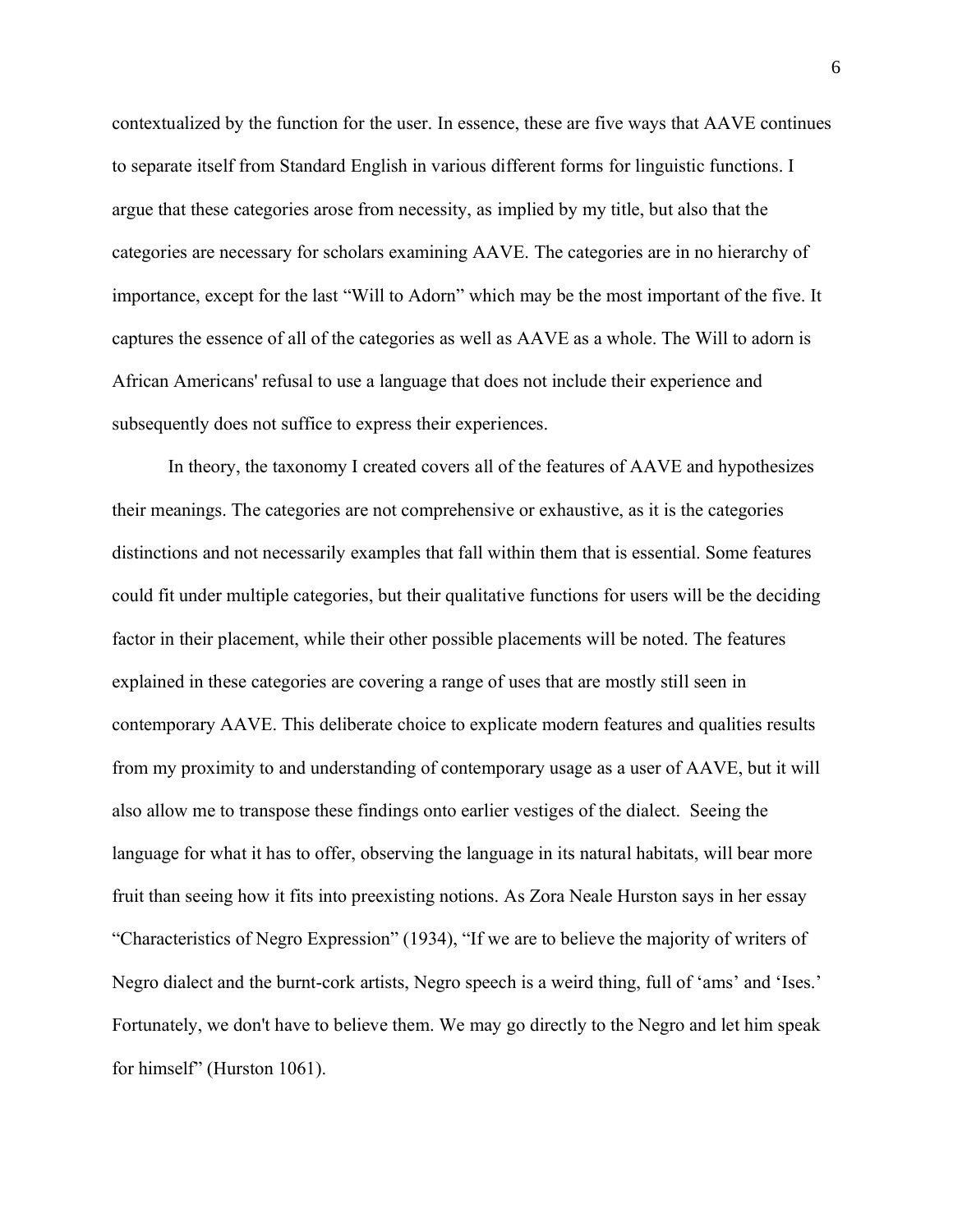Zora Neale Hurston, by profession, was an anthropologist, folklorist, and writer. But, she was also, in some ways, a linguist, and there is abundant value in viewing her as such. This kind of heuristic approach to analyzing Hurston and her work allows us to discover deeper implications about the dialect. The value inherent in Hurston's works comes from two interrelated factors about her: firstly that she is an informed observer and secondly that she is part of the ingroup of the observed, and a user of the dialect. Walt Whitman puts it adeptly when he says, "Language is not an abstract construction of the learned, or of dictionary-makers, but is something arising out of the work, needs, ties, joys, affections, tastes, of long generations of humanity, and has its bases broad and low, close to the ground" (V.9.4-7). This kind of understanding of language is why it is necessary to view Zora Neale Hurston as a linguist and as a major proponent for AAVE.

Linguistics, in the most general sense of the term, is the study of language. There are many subfields and approaches to studying linguistics that place language in different contexts. Language functions on varying levels, from biological, to psychological, to social, and beyond. For that reason, any way that language is studied is viable to the field of linguistics. One of the more important methods for studying language is anthropology. Language only exists as groups of people exist, and invariably, part of studying people is studying their language. Anthropology is a method or means toward an end. The end can vary; in the case of linguistics, it is toward describing and understanding language. Although the end to which Hurston was applying anthropology was not to describe language in the same way that linguists to, her contributions in observing language proved themselves just as valuable.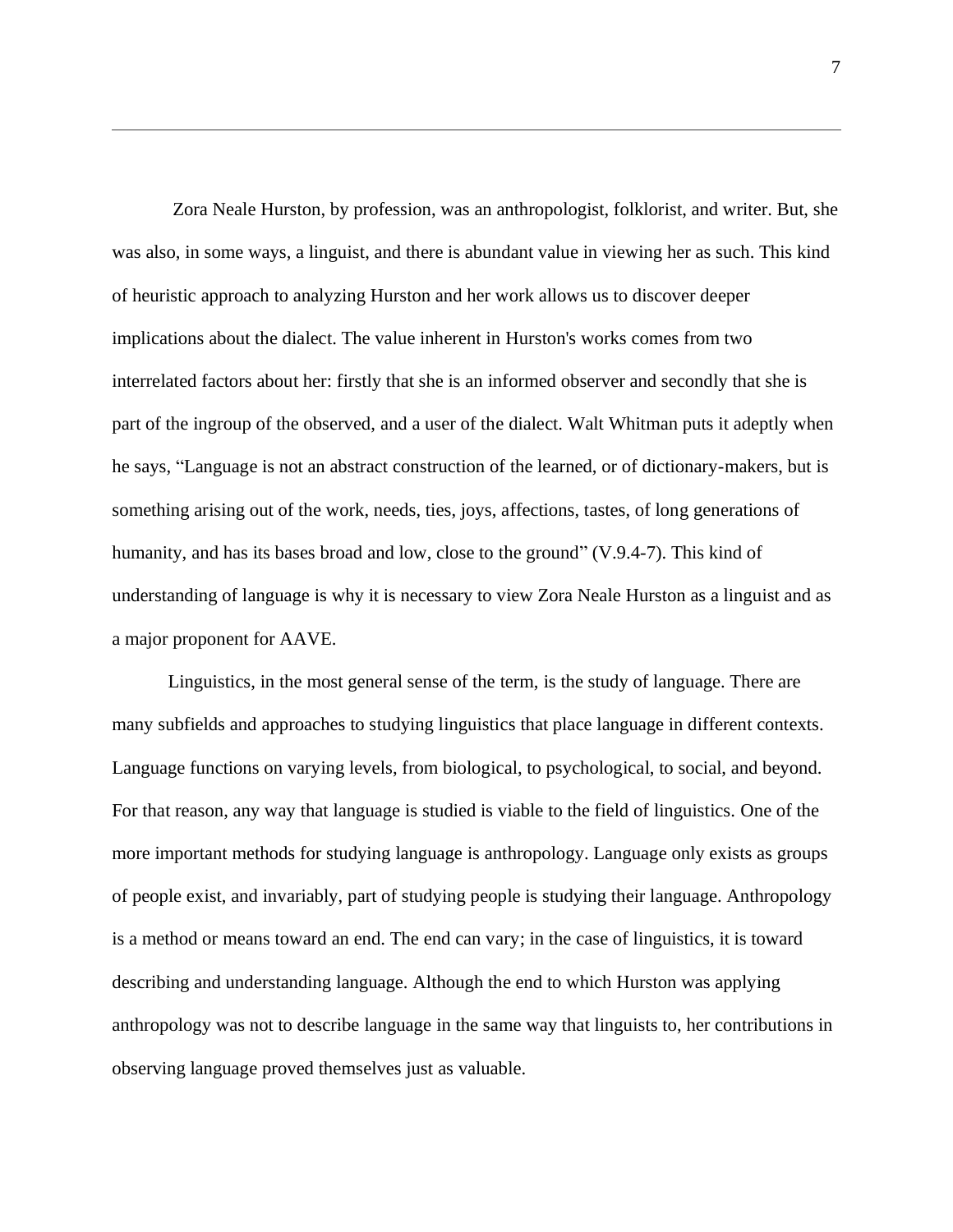Even more relevant to the reason why we should look to Hurston as a valuable source for studying AAVE is her intentional use of the dialect. Her use of dialect was purposeful, which means she has to have some awareness of what the dialect had to offer. The texts that we can look to see this are *Mules and Men(1935)*, *Their Eyes Were Watching God(1937)*, "Story in Harlem Slang"(1942), and most recently published posthumously, *Barracoon*(2018). In all of these works, language plays an important role in developing meaning and ultimately in representing Black people. Henry Louis Gates presents a theory of African American literary criticism in his book *The Signifying Monkey*, in which he positions Hurston's work as notable texts for analyzing signifyin(g). In this book, he speaks of both signifying in the standard sense as well as how it has developed in the Black discourse. Signifying in linguistics refers to the process of relating concepts to figures. Developed by Swiss linguist Ferdinand de Saussure, "the signifier" refers to the physical embodiment or form of a concept or "the signified". What's important about this concept is that the relationship between signifier and signified is arbitrary, and only exists through a community's agreed-upon context. Gates explores the meaning of signifying and its use as it refers to usage in the African American community. He assesses the convoluted multiple definitions between standard English and as it has been used in the Black vernacular. One of the ways he describes "signifyin(g)" (as opposed to the SE spelling "signifying") is as "[having] as its associated concept all of the rhetorical figures subsumed in the term *Signify*. To Signify, in other words, is to engage in certain rhetorical games…" (Gates 54). For our purposes, this succinct and magnanimous definition is the most suited. Zora Neale Hurston, an important user of language, has exploited these semiotic figures in a way that renders her work a significant place to explore African American Vernacular English.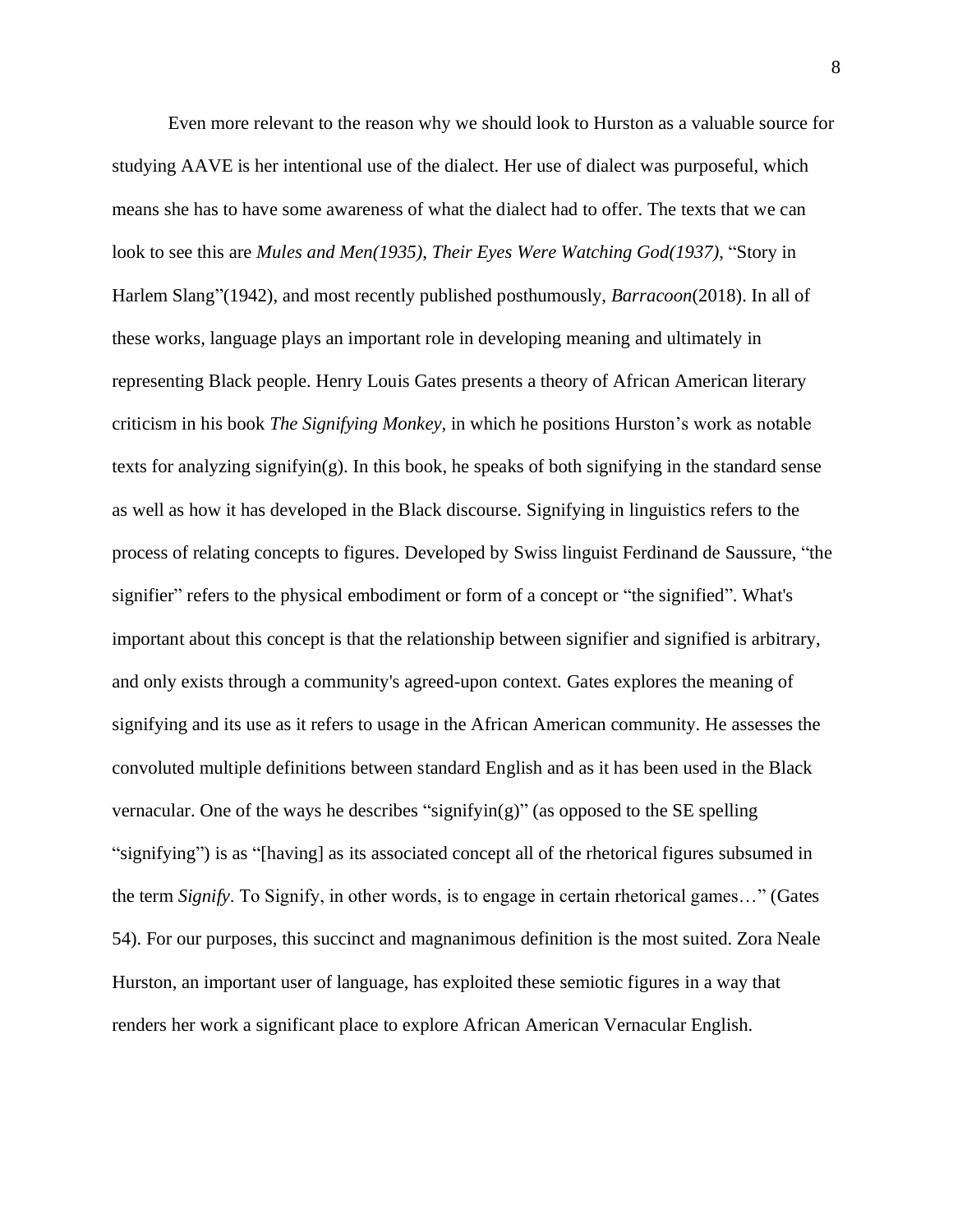Hurston used her position as a (somewhat) supported writer and her knowledge of anthropology and race to create a work that both appealed to a wide audience as well as providing a noteworthy analysis of race politics in her time. *Mules and Men* is a collection of folk stories written by Zora Neale Hurston and published in 1935. In this work Hurston collects and retells tales from Eatonville and Polk County Florida, where Hurston grew up, and New Orleans, Louisiana. The book is an autoethnographic piece, as Hurston uses it to explore her past and herself within a greater context of African American history. In a letter to Franz Boas, Hurston's mentor and patron, as well as the man who is considered the "Father of Anthropology," she writes that *Mules and Men* is "unscientific," because she wishes to attract the "average reader" by using the "spy-glass of Anthropology''. It's crucial to understand the context of the publishing industry that existed in relation to Hurston's race and sex. Hurston, a black woman, needed Franz Boas, an established white man to back her book for it to be published and successful. Because of that, Hurston had to write in a way that both appealed to him and his counterparts while presenting a work that held significance to her and her people. In other words, Hurston had to signify in Gates's sense to be heard and understood. Hurston expresses her culminating experience of collecting these folktales that "the folktales she had always heard were not merely amusing stories or even relics of slavery, but living forces, strategies used in her own day for dealing with power inequities" (Meisenhelder 107). This strategy she is speaking of is precisely what she uses in her career to appease and defy simultaneously.

The innovation of Zora Neale Hurston's work, especially regarding her language use, lies in the center of the axis of how Gates and Saussure describe signifying In the introduction to *Mules and Men*, Hurston writes "the theory behind our tactics: 'The white man is always trying to know into somebody else's business. All right, I'll set something outside the door of my mind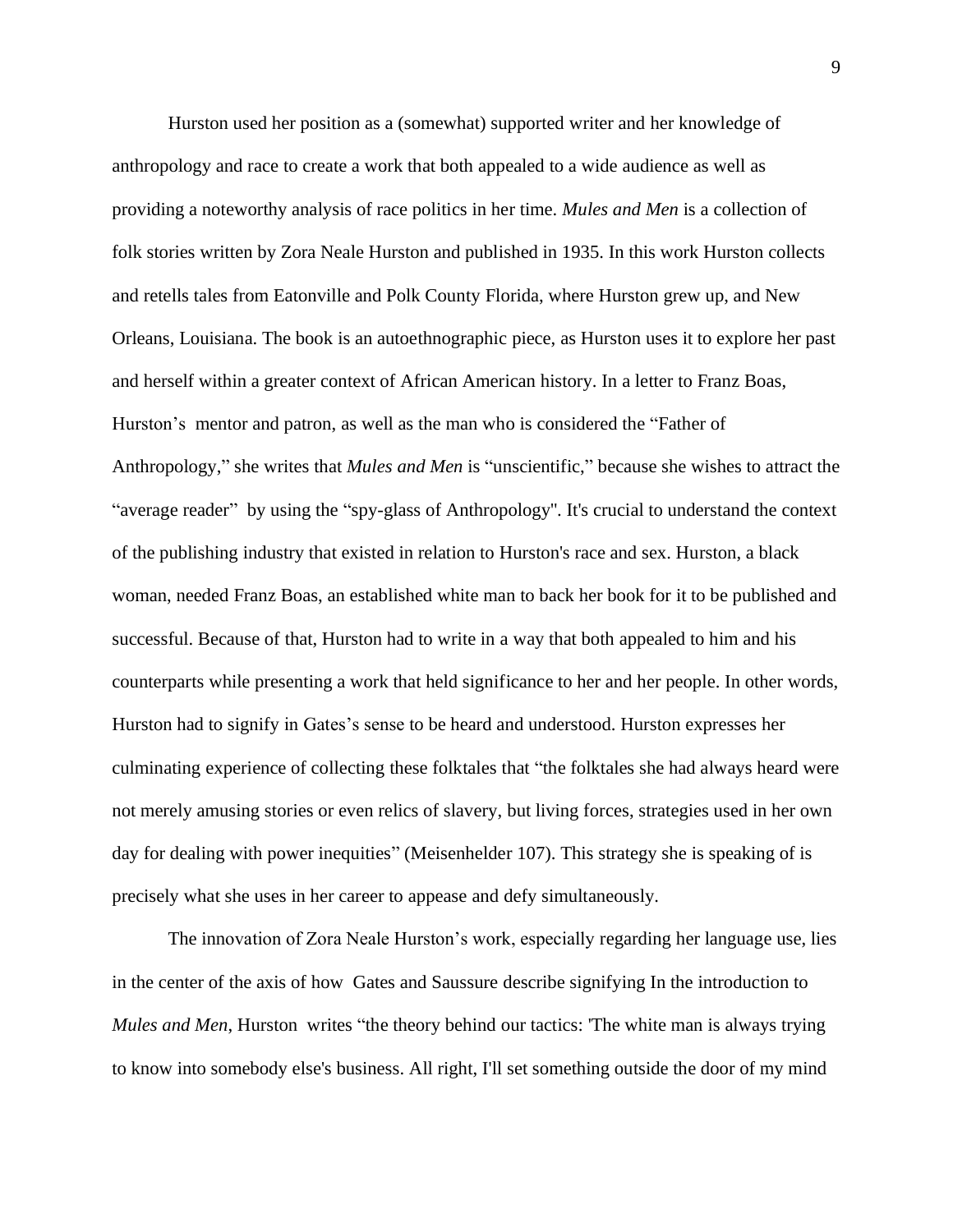for him to play with and handle. He can read my writing but he sho' can't read my mind. I'll put this play toy in his hand, and he will seize it and go away. Then I'll say my say and sing my song'" (Hurston 3). This quote is emblematic of what Hurston is doing with this work, with language, as well as the larger context of her professional career.

In many ways, *Mules and Men* is about language, which means it must be about much more than language. It is also one of the first, if not the first, Black texts to use and define signifying in the context of African American usage. Hurston offers her own definition in this work in her footnote of an interaction between a couple as it meaning "to show off". At this moment she is using the rhetorical strategy of signifyin(g) to define signifying. Which, in turn, allowed her to (re)signify (SE) through this new context. In "Characteristics of Negro Expression," the essay in which Hurston most directly lays out her theory of African American Vernacular English, Hurston writes, "the white man thinks in a written language and the Negro thinks in hieroglyphs" (Hurston 1051). This distinction is why we should pay attention to Zora Neale Hurston's use of language to present the lives of the Negro in *Mules and Men*. Within the circumstances, the content of the book, and the greater contexts of African American culture and history, *Mules and Men* becomes a world to explore AAVE. Much like Hurston was one of the first voices in the discourse on signifying, she catalogs many uses of the features of the taxonomy. Drawing from examples from *Mules and Men*, we can see what AAVE has looked like within the vernacular, and by making comparisons to the present, deepen our understanding of the dialect. In the following section I will present the functions of categories as seen in the present and in *Mules and Men* to examine the continuity between AAVE one-hundred years ago and today, and the implications of said continuity.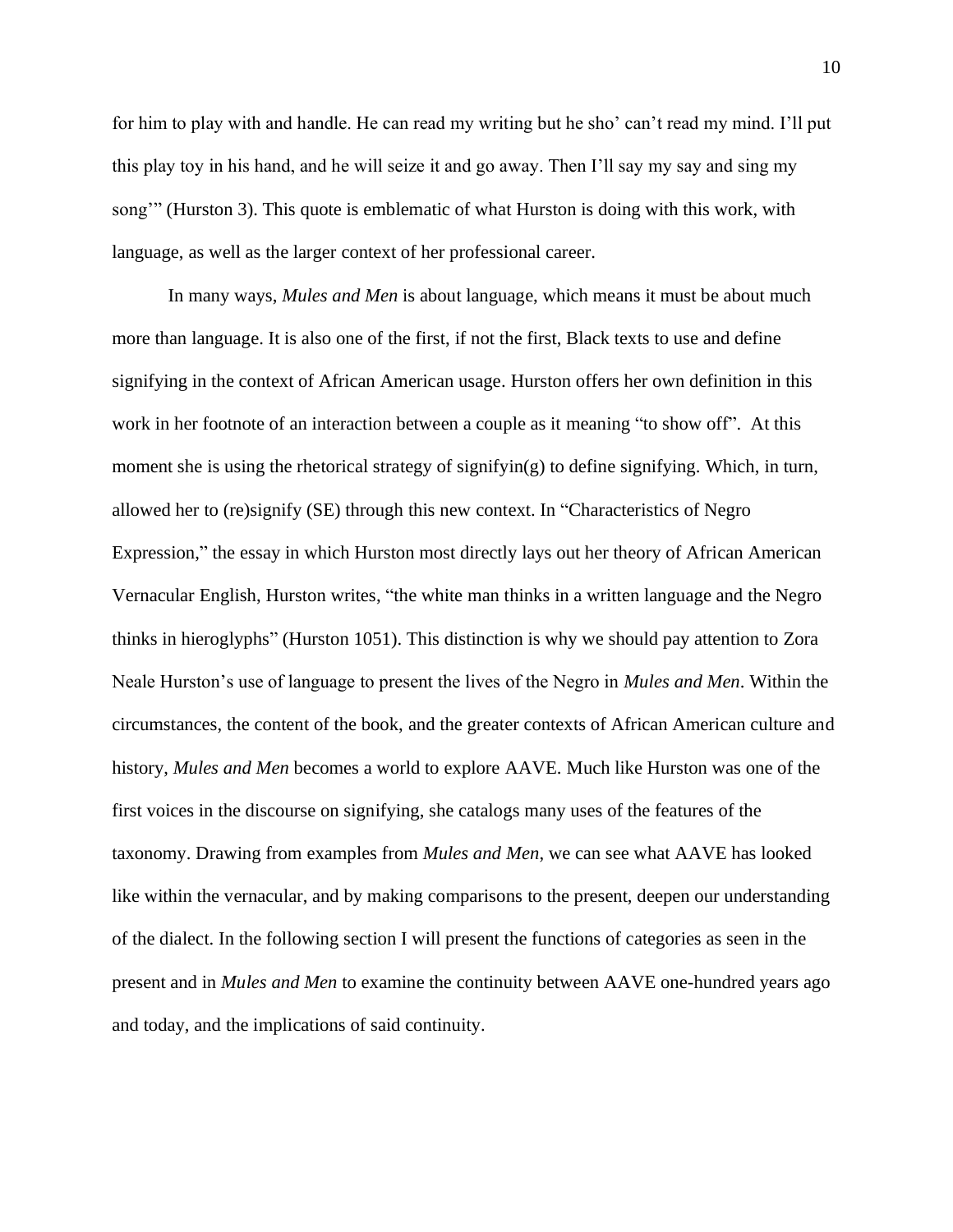## **1. Tense/aspect/mode variation3:**

Tense refers to the time of action, aspect refers to the relation to time, and mode/mood refers to the reality and intention of the verb. These features are variations in tense or mood that do not occur in Standard English. Standard English's uses of tense and mode are flexible because of heavy reliance on auxiliary verbs, such as "be," "will," or "might." AAVE also makes use of this flexibility by changing combinations of compound verbs with mode as well as changing the use of morphological changes to indicate tense.

# **A. Habitual "be"/ "been"**

● the speaker uses "be" as a marker of a habitual activity/ emphasizing how long the subject has been participating in an activity (Cukor-Avila and Bailey, "Grammaticalization in AAVE" 401– 404).

**Example:**

**AAVE:** "she be dancing"; "she been dancing"

**Standard English:** "she dances often"; "she has been dancing"

● The amount of stress and carrying out of the vowel sound in "been" indicates the longevity of the activity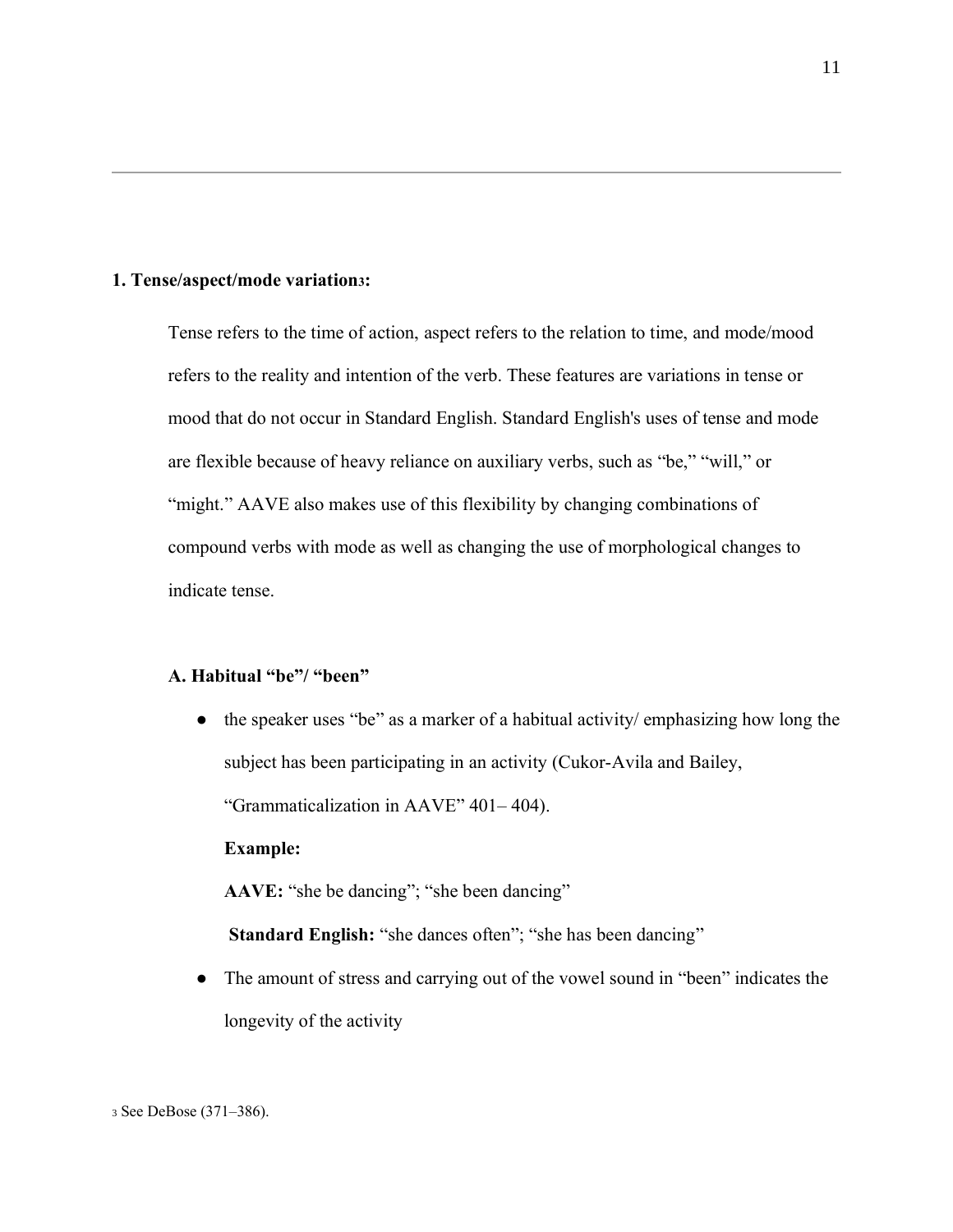# **Examples:**

- "She bin dancing" suggests that she has been dancing for a long amount of time, within a specific time frame.
- "She beeen dancing" suggests she has been dancing for a long amount of time and is thoroughly experienced.
- "She BEEEEN dancing" suggests she might as well have walked out her mother's womb dancing.

# **B. "a" + present progressive verb**

the speaker uses "a" in combination with a verb in the present progressive verb as an indicator of a lack of urgency and likelihood for the action to continue

## **Example:**

**AAVE:** "just a sittin' and a rockin'"

**Standard English:** "just sitting there and rocking"

# **C. Existential "it's"**

• the speaker uses it to establish or question the existence or presence of something, making the use of a contraction possible in more scenarios

# **Example:**

**AAVE:** "it's a bear over there!"; "it's gonna be bears there?"

**SE:** "There is a bear over there!"; "Will there be

bears there?"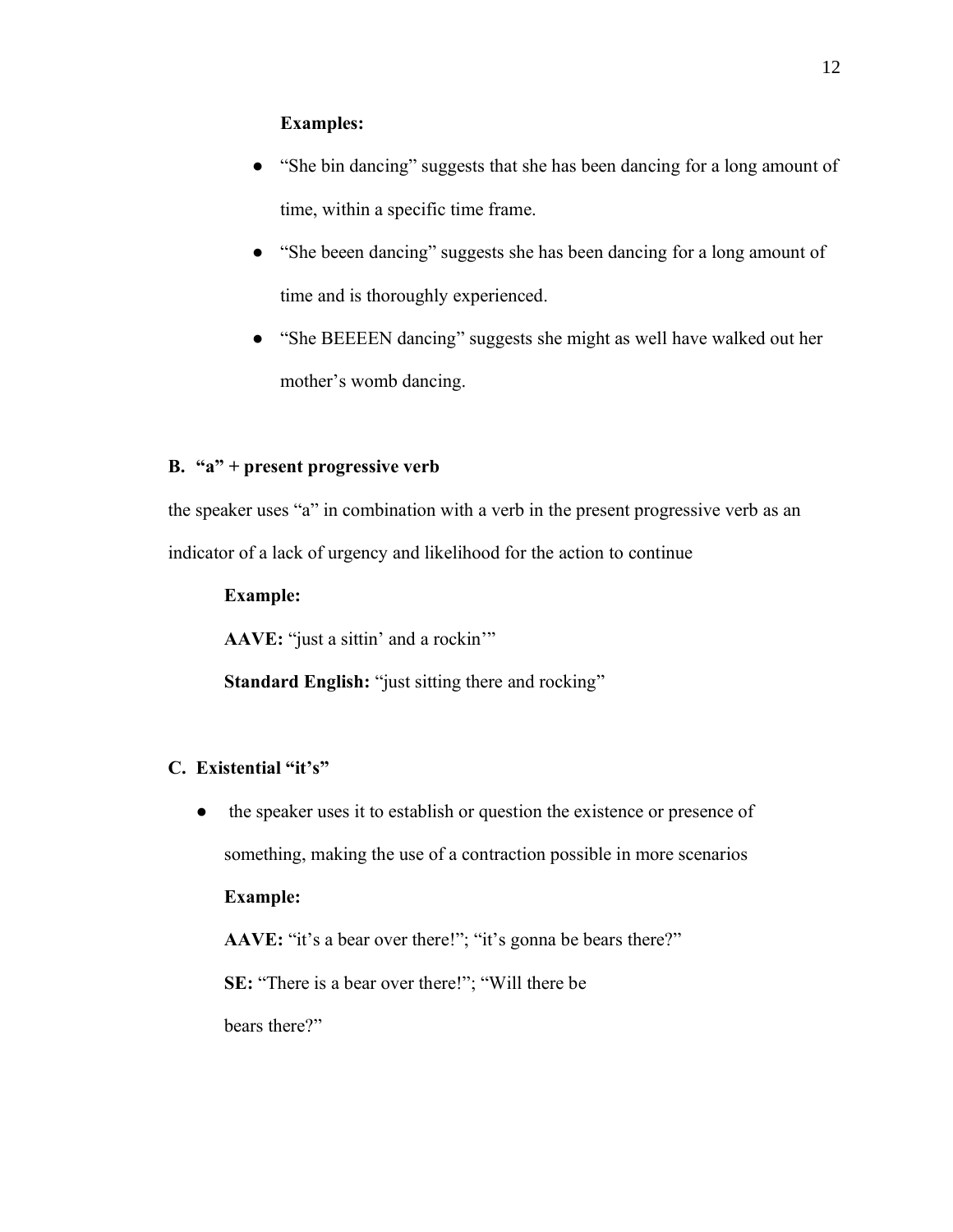## **D. Preterite** *had +* **verb**

● The speaker uses this combination to indicate the simple past as well as the past perfect. In Standard English, this combination is used in the past perfect to indicate the order of two or more things occurring in the past. In AAVE, however, this form can be used to talk about anything that happened in the past. The use of the SE simple past is also perfectly acceptable in AAVE, but the difference is when they are used. Preterite *had* + *verb* is most often used in narration, as a means to divide action, indicate complicating action, as well as emphasize the subject of the action. When has  $+$  verb is used, the emphasis of the statement shifts from the action itself onto the subject acting. "Had" acts an audio/visual buffer between the subject and the action, creating distance between the two parts, allowing them to function separately.

### **Example:**

**AAVE:** "Then he had walked down the street."

**SE:** "Then he walked down the street."

### **E. Multiple modal**

● The speaker uses multiple modal auxiliaries (can, could, may, might, must, ought to, shall, should, will, would, and need) in succession. In Standard English, one must choose one of these modes to describe the plausibility of action. However, one auxiliary may not suffice in describing the possibilities or intentions of the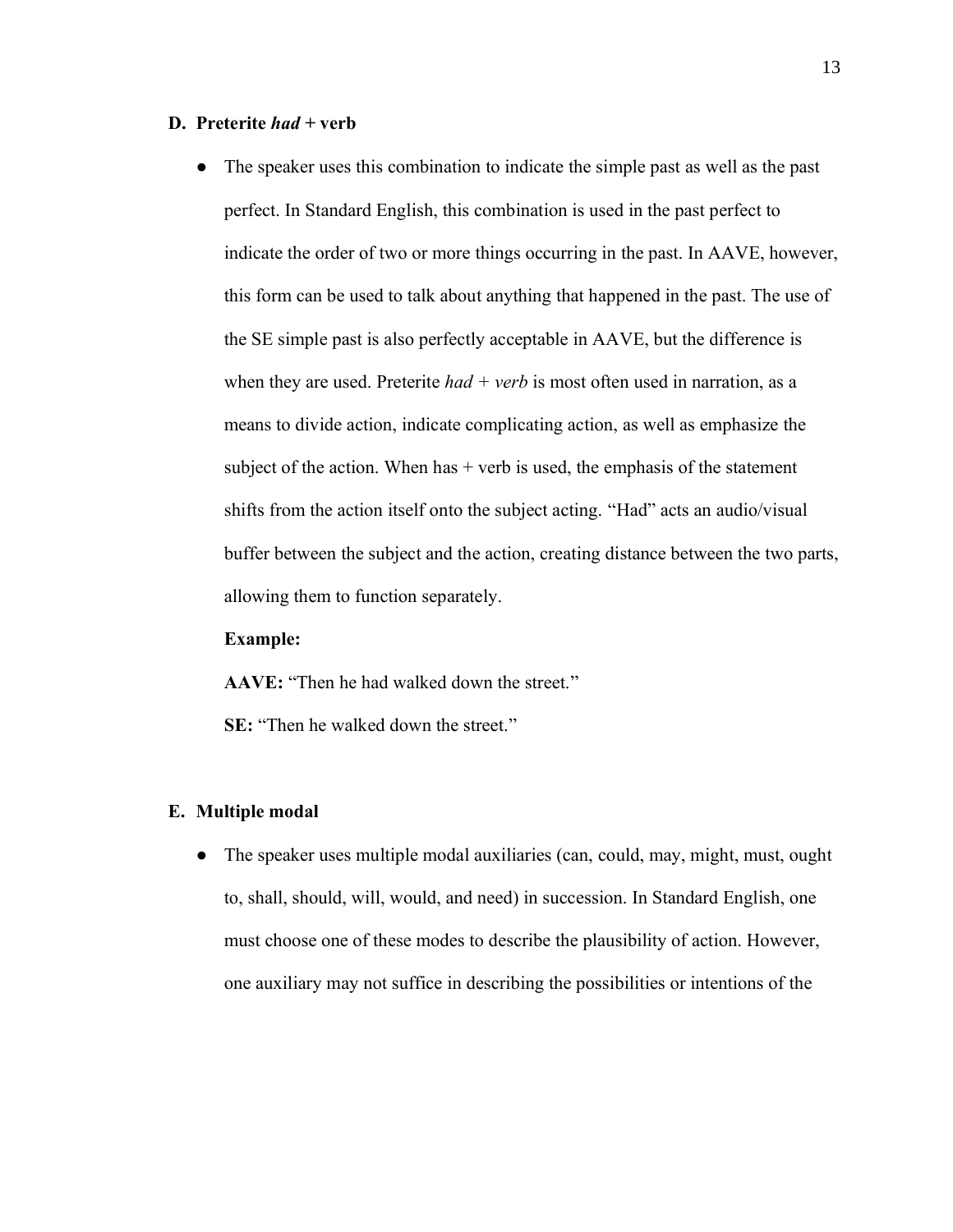speaker (Cukor-Avila and Bailey, "Rural Texas AAVE"). In AAVE <sup>4</sup> the ability to both "might" and "could" do one thing exists, as, after all, they do exist in reality, as seen in the example below.

## **Example:**

**AAVE:** "I might could go to the store with you." Here the speaker uses "might," by which they are speaking to their own will to do an action. They also use "could," which speaks to the possibility of that action occurring. **SE:** "I might go to the store with you."/ "I could go to the store with you."

## *Mules and Men:*

There are quite a few examples of tense/mode variation in *Mules and Men* with different features than the above examples, that work similarly to them. One thing that is still present in usage is the consistency and proof of systematic usage. Let's examine tense/mode variation in the sentence below.

*"*We coulda *done* been gone if we had a knowed dat" (Hurston 92).

"done" + "been" - The italics of done indicates an emphasis similar to the "BEEEEN" featured in the habitual be section. This indicates that they could have been gone a very long time ago if they were privy to the information necessary.

4 This feature is also seen in Southern American English. It remains consistent between speakers of AAVE throughout the continent and is considered a distinct feature of the dialect. For more on this discussion see Cukor-Avila and Bailey (181–200).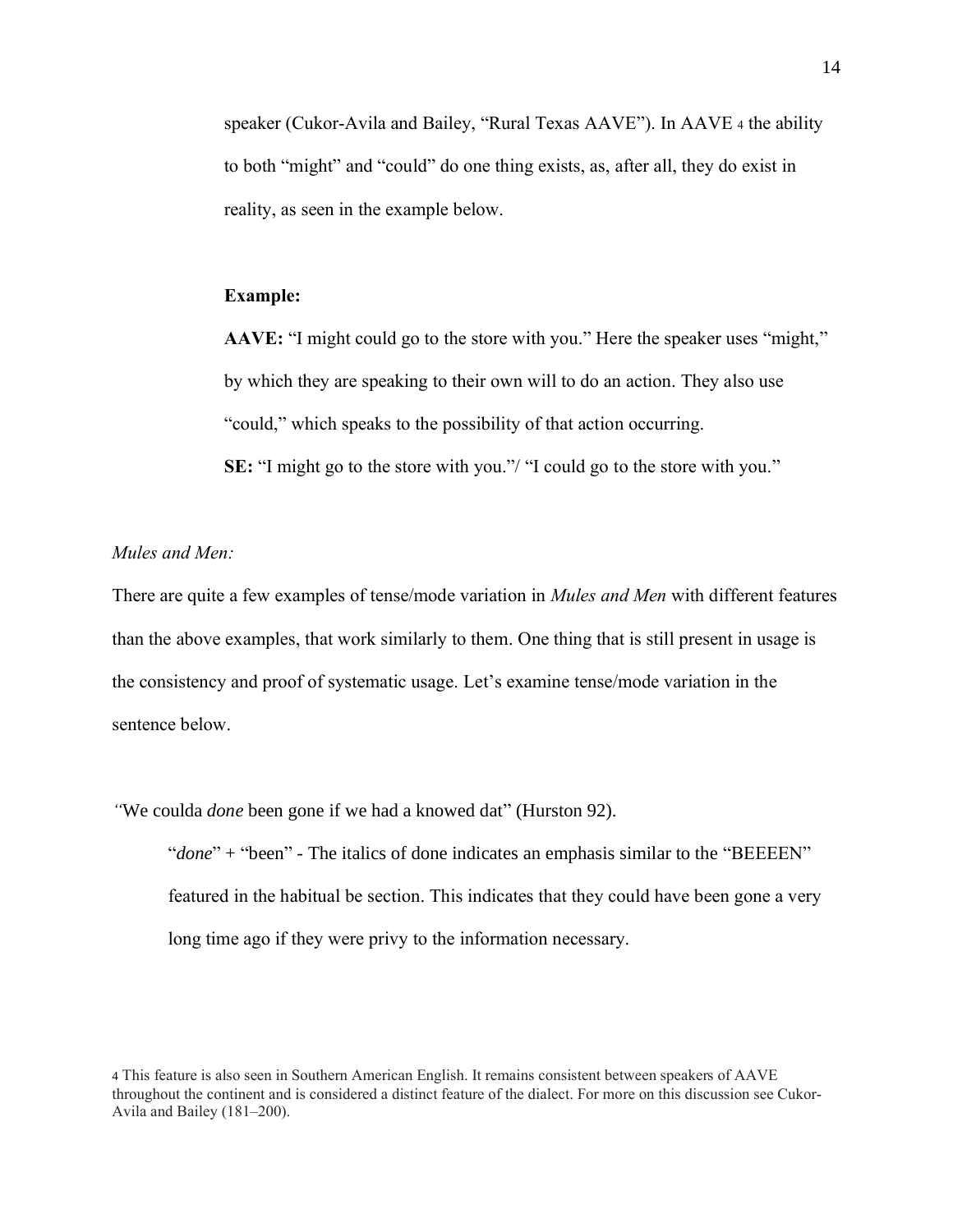"had a knowed" – As "knowed" is not a proper form of "know" in Standard English, it's equivalent is the past perfect "known" with the conditional "if" preceding. Standard English makes use of the simple past "knew" and the perfect "known." The usage for these two is based upon the context of their tense, mode, and aspect. In *Mules and Men,* "knowed" is used as both the simple and the perfect past. What we see here is the tendency towards what is called analytical phrase construction in Standard English. This is when morphemes (smallest unit of meaning) and word order are the content that varies to construct meaning. The AAVE usage features both the analytical features of SE, but there is also a use of agglutination and inflectional variation to indicate syntax. Agglutination is when individual morphemes hold meanings that don't change in context but are arranged together to create new meaning. The use of "-ed" in Standard English indicates pastness, but not every verb uses this suffix. AAVE makes use of the morpheme's indication and attaches it as is. What this unique usage tells us about AAVE is that there is an underlying logical system that is consistent with itself and language construction at large.

**2. Negation:** Negation refers to making a statement negative rather than affirming it. In English, this is a relatively simple process of negating words such as "not" or "never" before or after said verb or with morphological changes (changing a word) such as "nothing" or "disagree." In Standard English, it is considered wrong to have a double negative as a means of negation. However, language has no obligation to adhere to the laws of logic; even English in its most "refined" version fails to do so. This is because as English developed throughout centuries with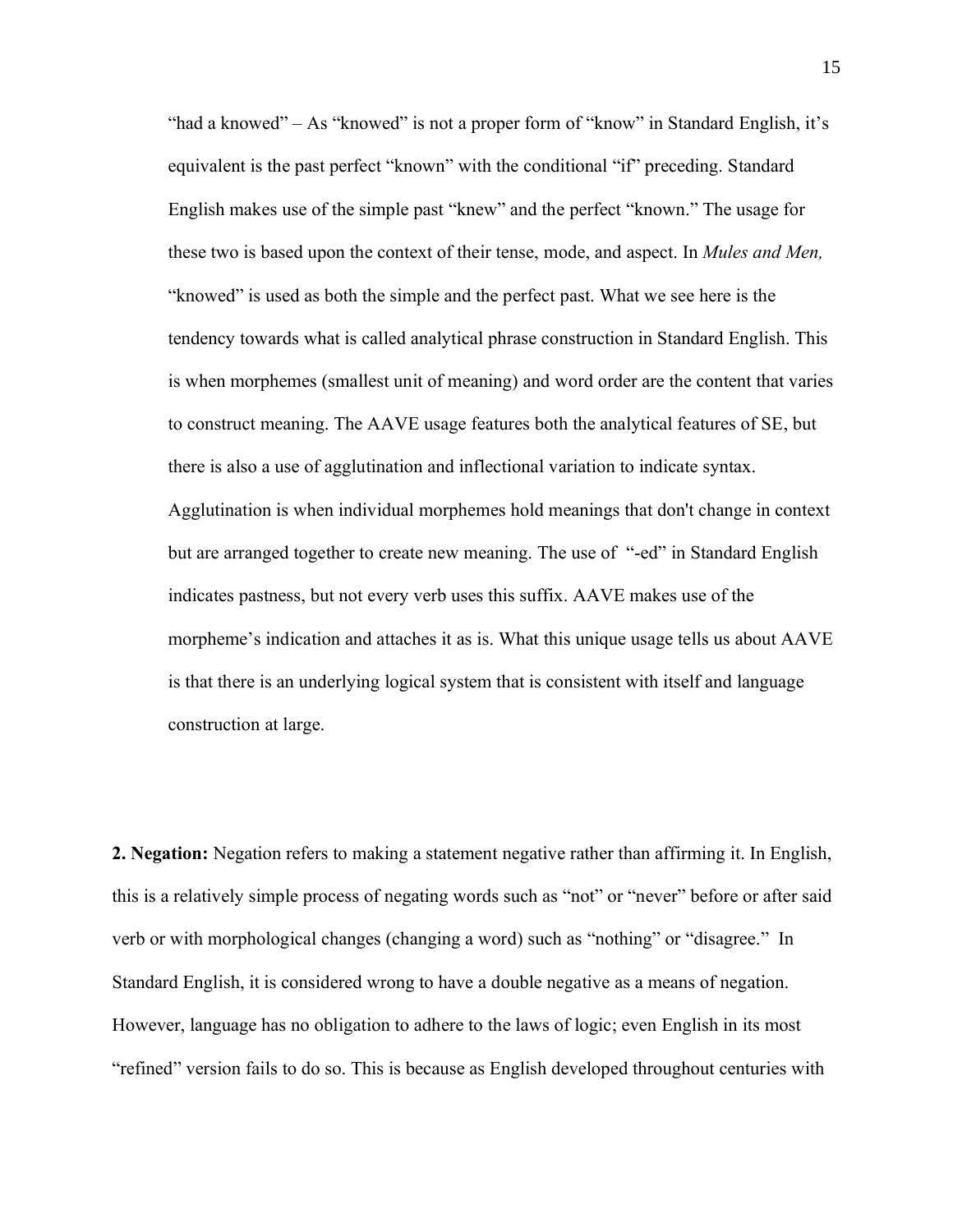influences all over the world, it kept forms from all of it influences and embraced them. Double negatives are only accepted in SE as a means of coded positives, e.g., "you shouldn't not do that" means that you should not neglect to do it, without the forcefulness that "you should do it" brings. This exception is a glimpse of the binary that exists in human experience, and between positive and negative, that should be reflected in language, which AAVE does do. Some may also not consider "ain't" to be "proper" English or even a word (despite it being recognized in dictionaries as such), but the abilities of "ain't" function beyond the capacities of any single Standard English word or phrase. English makes abundant use of contractions, many of which are used in negation. "Aren't," "isn't," "didn't," "hasn't," "haven't," as well as "am not" are all able to be expressed through the singular phrase of "ain't." If we are speaking strictly for functionality's sake, "ain't" is undoubtedly a useful term. Linguist Joan Fickett puts it sensibly when she says of Black English, "It has a system of tenses which indicate degrees of pastness and degrees of futurity, it can talk about how long ago things didn't happen, or how far ahead they aren't going to happen" (90).

#### **Double/triple-negative**

• The speaker uses a double or triple-negative to intensify the negation of the statement as well as to connote the seriousness in the speaker's statement. Interestingly enough, Standard English similarly uses double negatives. Take for example, the response "not now, they aren't," which establishes that the action is not occurring at the present, as well as the fact that the subject is not doing it. Either part of the answer would suffice, but the speaker chooses to use double negatives to emphasize the negation of the answer.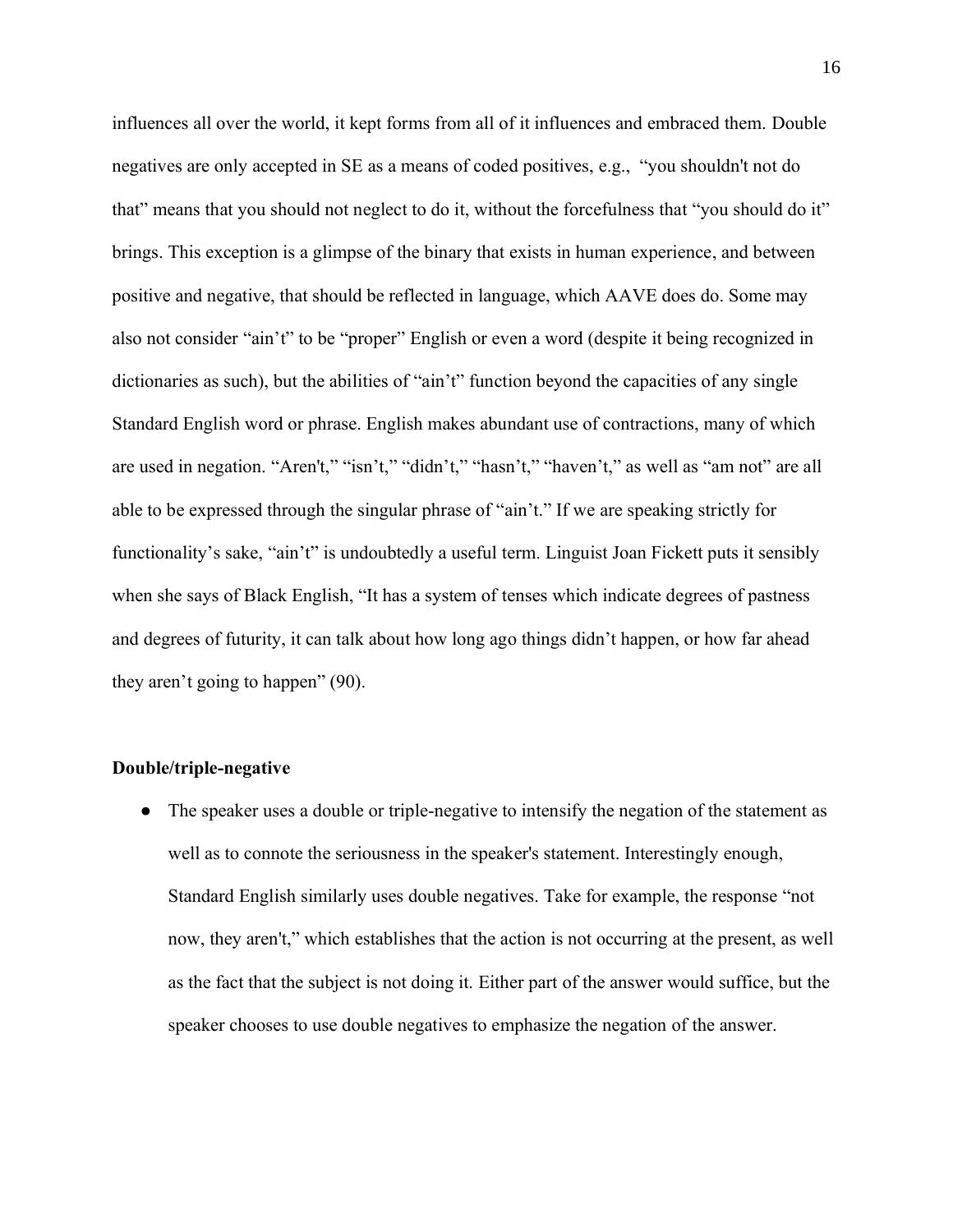## **Examples:**

Double

**AAVE**: "ain't never"

SE: literal: "is/has/have/did not never" → received "is/has/have/did not

ever"

Triple

**AAVE**: "can't nobody tell me nothing" (From record-breaking Billboard hit, "Old Town Road"– Lil Nas X, 2019) **SE**: "nobody can tell me anything"

Other specifications in negation:

- negation in inceptive: "ain't singing, don't sing"
- negation in recent: "done sung"
- negation in imminent: "ain't sung"
- negation in post imminent: "ain't gonna sing"

# *Mules and Men*:

"Ain't you never hea'd dat in Polk County de water drink lak cherry wine?" (Hurston 55).

This use is similar to "ain't never," except it interjects the pronoun "you" in between and begins the question with the negation. This furthers the emphasis on the negative, highlighting the absurdity that she may not have heard that.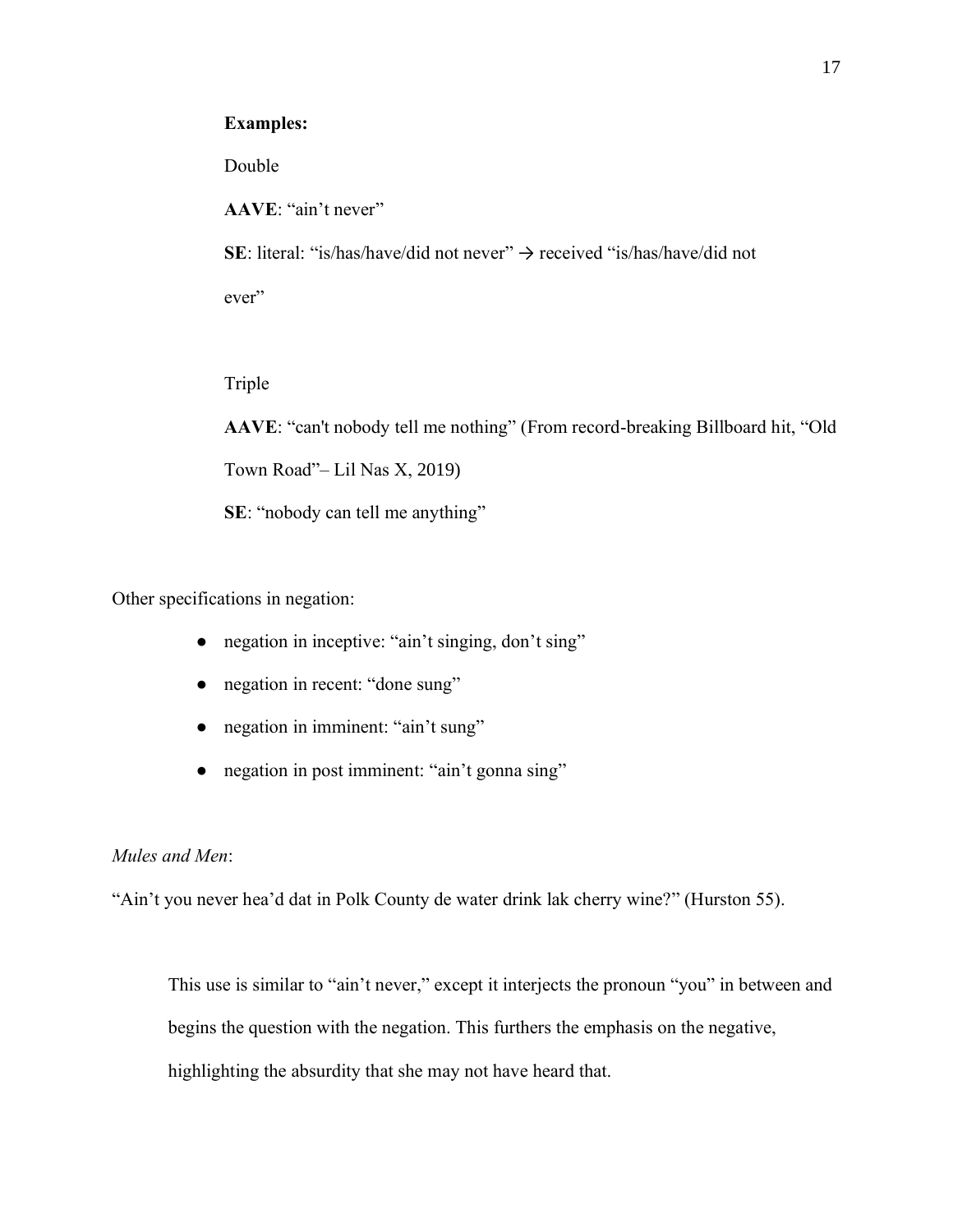"not one nary place to root" (Hurston 37).

This example is similar to not no one or not nothing. Nary is not often used in  $21<sub>st</sub>$ century English, so this usage exemplifies how AAVE changes as SE changes and both are living and growing languages.

**3. Absence**: Absence refers to the omitting of a feature seen in Standard English. There are many examples of absence in AAVE; below I have listed a few that linguists regularly recognize. The use of absence in AAVE is seen throughout different linguistic categories, including grammar, pronunciation, syntax, etc. The two main purposes of absence seem to be skimming off the unnecessary or adding to/changing the aural aesthetic of speech.

## **Copula absence/zero copula**

● the speaker neglects the copula, a form of the verb to be, adding concision to speech. Copula absence works off of the assumption that the receiver of the speech understands the copula tense is in the present or present progressive. It establishes present as the standard, not needing to be specified, and any other tense should be specified. Copula absence is a contextually driven function depending on how the copula is being used, or not used (Wolfram 502).

## **Example:**

**AAVE**: "She good.; "They bad."; "He alright."; "She doing her homework." **SE:** "She is good."; "They are bad."; "He is alright"; or, "he is doing alright."; "She is doing her homework."

The following examples are of phonetic absences in comparison to their Standard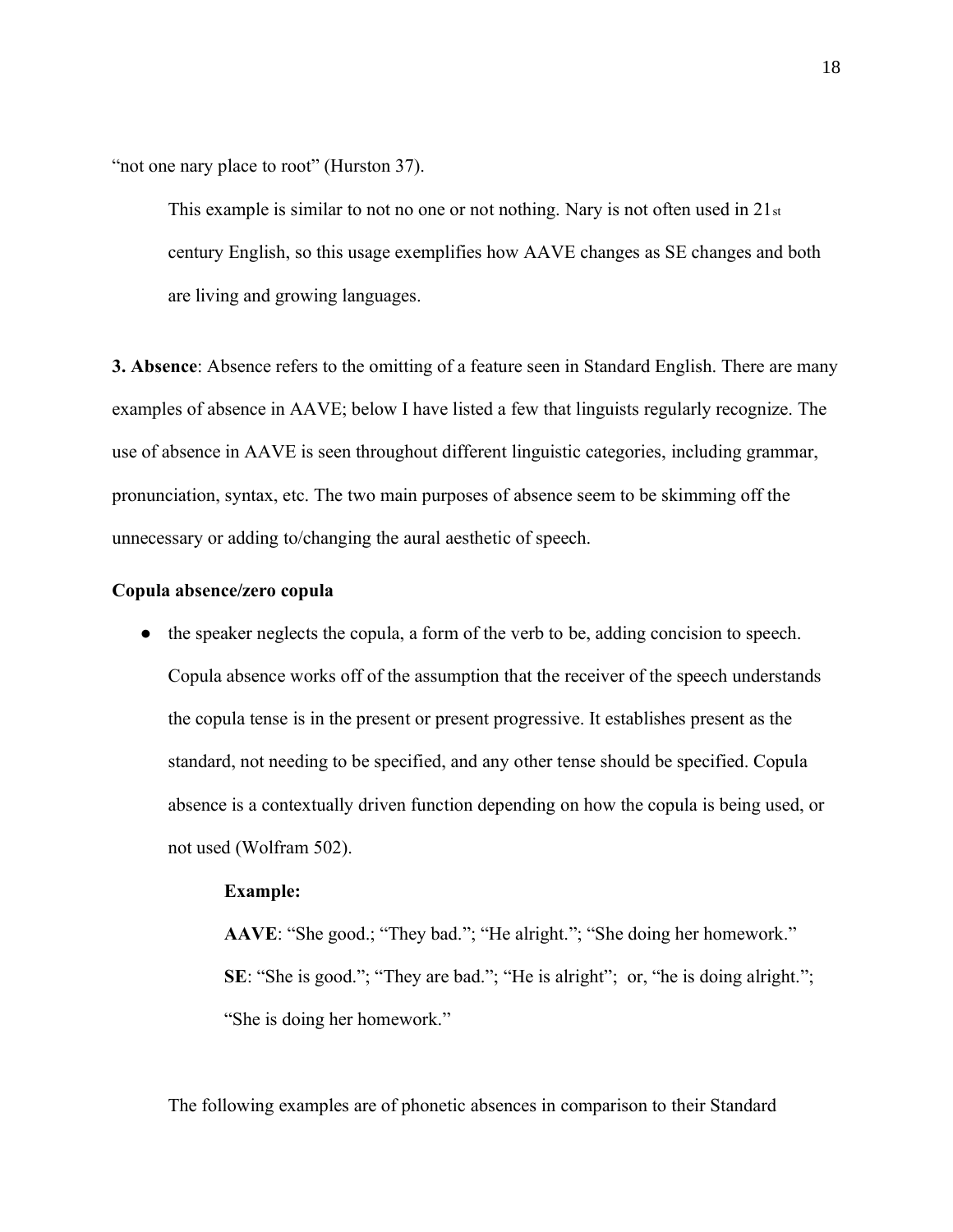English pronunciations. These features in their essence highlight two facets of

AAVE and the progress of a language/dialect in general. Firstly, languages tend to have a "use it or lose it" factor when they are not standardized, and sometimes even when they are, in more casual speech. Take for example the loss of the initial consonant clusters gn, and kn in English. Up until the time modern English was developing, the words "knight" and "gnaw" would have been pronounced with the initial consonant "k" and "g" sound. But as those sound combinations are not easy or useful in English, they began being used less and less, until they fell out of spoken usage, only remaining in written form.

Secondly, there is a rhythmic quality to AAVE that these absences allow. These absences in many cases allow for one word to flow into the next without much effort or a chance for slipping up. Although these absences may be more prominent in AAVE, they also occur in casual speech by Standard English speakers.

## **Examples:**

- g-dropping: "talkin"
- r-lessness: "fear/fea"
- s-dropping: "he hear you/he hears you"
- t-dropping: "sof/soft"

**4. Prosody/Pronunciation:** Prosody refers to the aural and rhythmic qualities in language, including stress and tone. Although all languages have some prosodic features, English has a relatively low number of prosodic features, especially compared to the level seen in many tonal African languages. This is important to note because the prosody of AAVE is comparable to that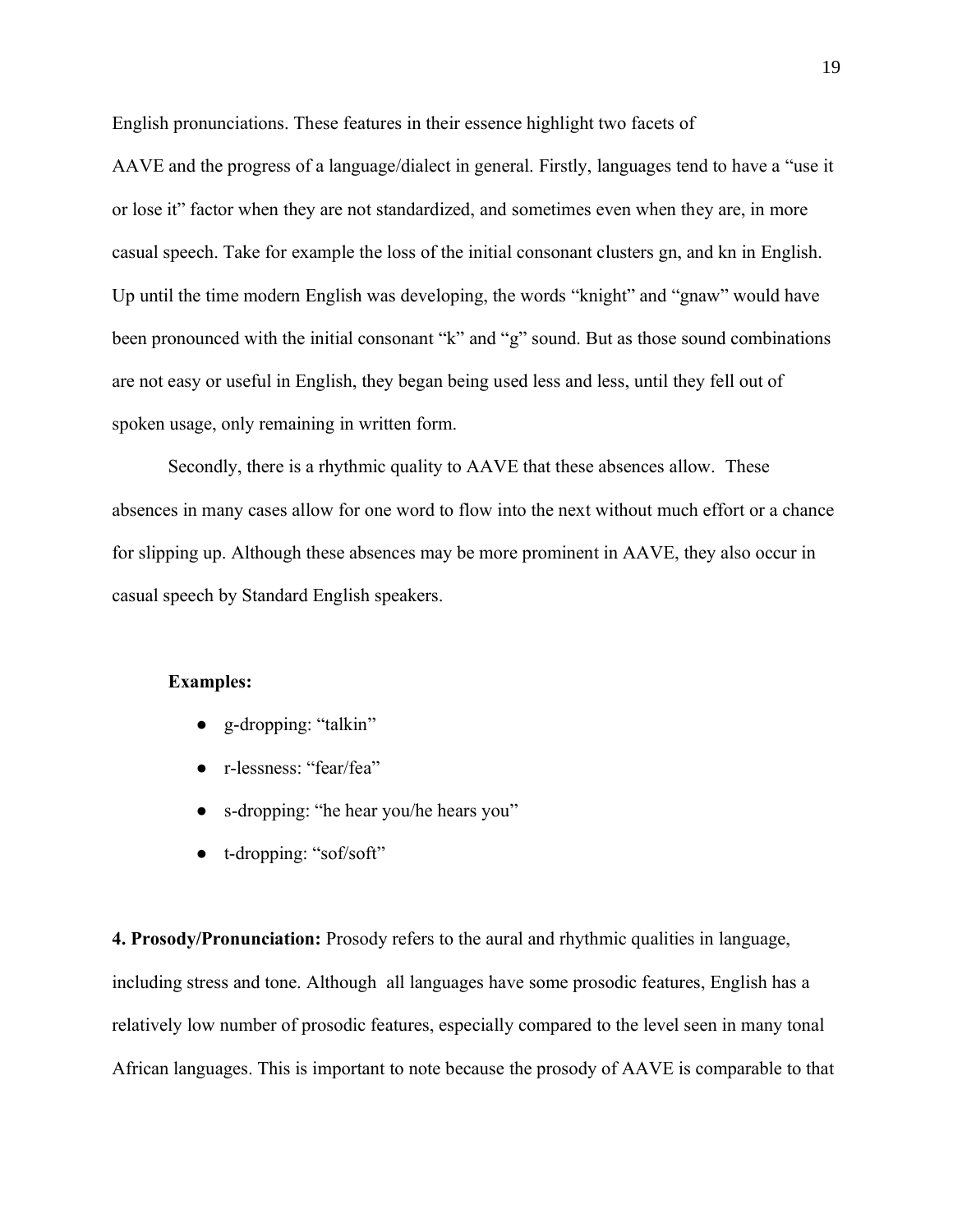of African languages, and some vestiges from African Languages may remain (Thomas 427). Pronunciation refers to how a word or phoneme (the smallest unit of sound in a language) is spoken concerning sound. Pronunciation in English largely differs by region and by the influence of other languages and accents. Many pronunciation features found in AAVE are regional or overlap with regional pronunciations. For the exploration of pronunciation in AAVE, it is important to make the distinction of whether the feature is of the dialect or of the region. The difference between prosody and pronunciation is that prosodic features are indicative of meaning while pronunciation and meaning are arbitrary. As both relate to sound, they are categorized together to relate how sound is important to the dialect.

**Pronunciation**: Similar to the phonological qualities of absence, these are changes occurring in the way speech sounds. Just like the pronunciation changes in English before AAVE, there is no definitive explanation for these changes. What matters most is that they did occur, and they did so naturally. Sound shifts are the speakers' impositions on what feels most natural in their speech. As linguist John McWhorter says in *Talking Back, Talking Black,* "Your sound holds on tight deep within you" (80). These are examples of such sounds that made their way into AAVE.

#### **Examples:**

- interdental fricative: "baf/bath"
- "pin/pen" merger
- L-vocalization: "foo/fool"
- "ar/or", "car/cor", "aj/oj"

## *Mules and Men*: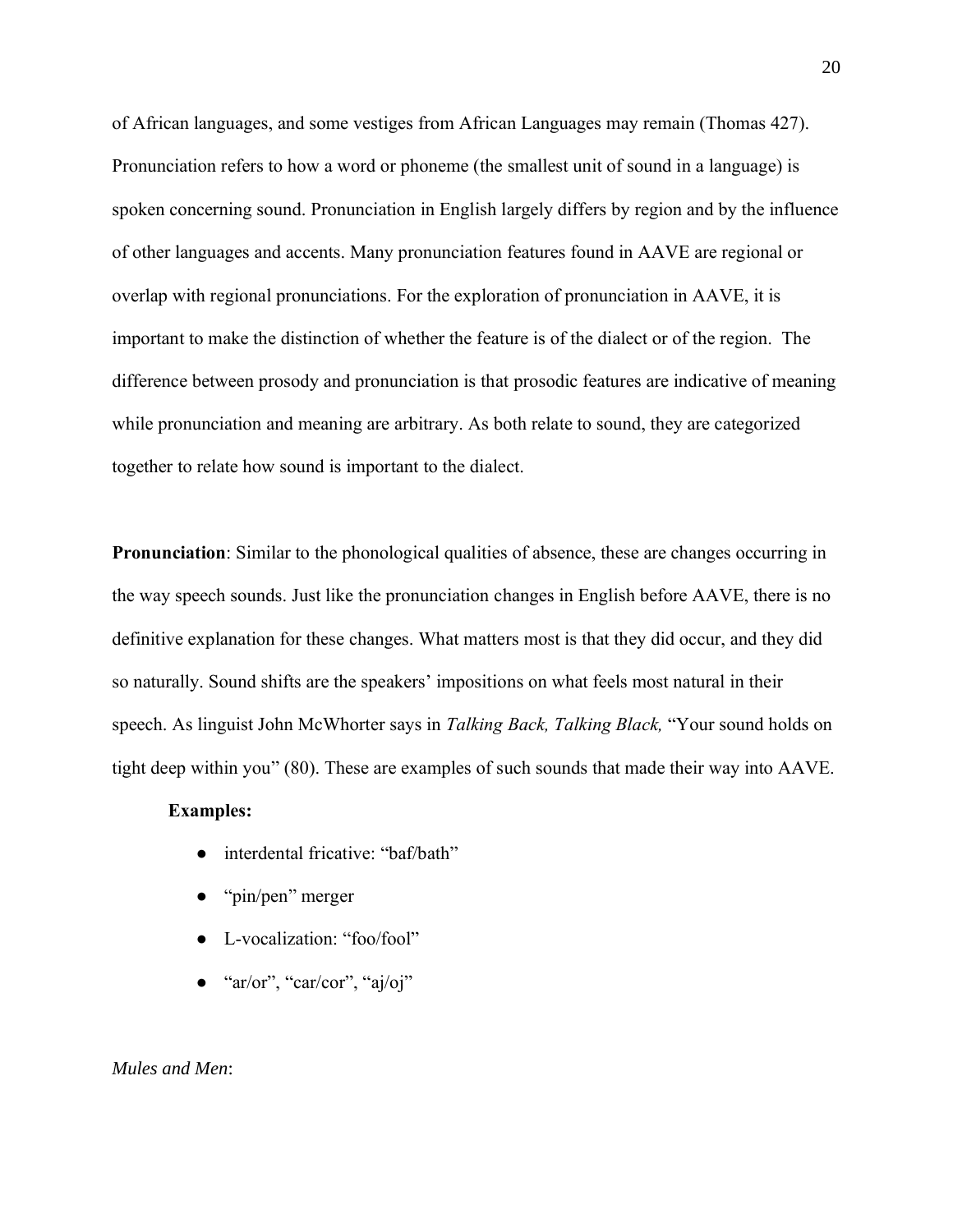"he 'skeered' dem people so bad" (Hurston 23).

One might still hear this pronunciation today, but other pronunciations such as "scurred" or "skeəd" may also be heard. It seems like the combination of the a and r sound are avoided at all costs with AAVE speakers.

# **Prosodic:**

## **A. Front-stressing**

● A speaker stresses the front syllable of the word rather than the end, which is more commonly seen in English. This creates asymmetry and angularity to the speech, making the stresses and accents even more accented. When a syllable is stressed after a stressed syllable, the second stress sounds even more stressed. This also emphasizes the subject/s of the statement.

## **Example:**

**AAVE:** "Look at the **PO-lice** on the **TEE-V**" - trochaic (stressed/unstressed) syllables in nouns, mixed meter with double stresses and unstressed syllables. **SE:** "Look at the **po-LICE** on the **T-VEE**" - iambic (unstressed/stressed) syllables in nouns, trochaic (stressed/unstressed) sentence.

#### **B. Double stress**

● A speaker repeats a word with extra stress on the first utterance to double the emphasis on that word.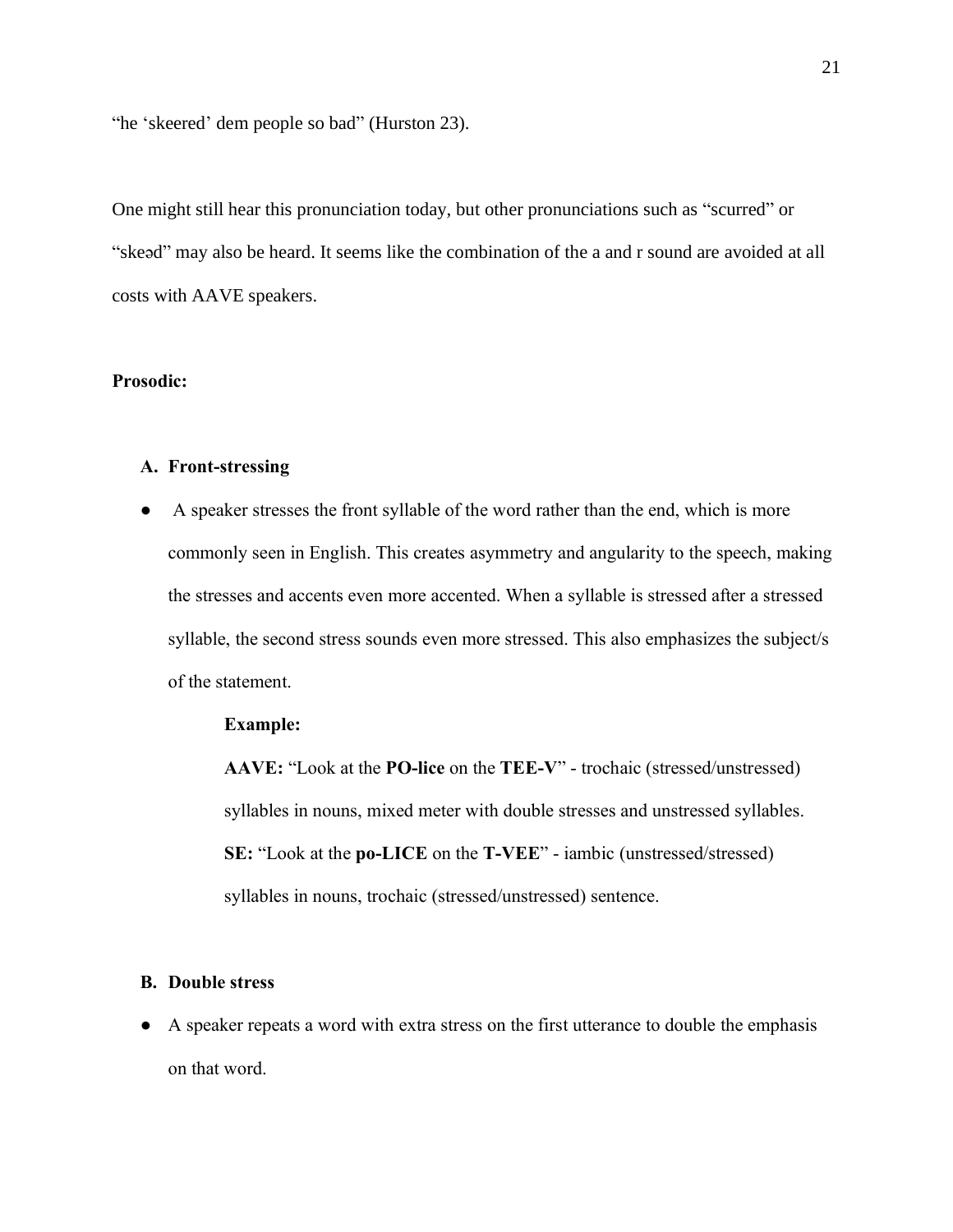#### **Example:**

**AAVE:** "mad/mad"

**SE:** "very mad, livid"

**5. The Will to Adorn**: "The will to adorn" is a description originally coined by author and activist Zora Neale Hurston in the essay "Characteristics of Negro Expression" (1934). As I use the term, it refers to many features and subcategories, which all fall under this same quality of a need for inventiveness. Hurston writes, "The stark, trimmed phrases of the Occident seem too bare for the voluptuous child of the sun, hence the adornment. It arises out of the same impulse as the wearing of jewelry and the making of sculpture–the urge to adorn...perhaps the [African American's] idea of ornament does not attempt to meet conventional standards, but it satisfies the soul of its creator" (1051–52). While the features below may seem like a miscellaneous category, these features are all consistent with the will to adorn, to embellish, to add flavor, to a language (standard English) that simply does not do enough for these users.

- **A. Familiarity:** Hurston contends in this same essay that "this [the absence of privacy] ought not to seem strange when one considers that we are an outdoor people accustomed to communal life" (Hurston 1057). This sentiment can be seen in linguistic uses and features that indicate familiarity. It is not necessarily that there is no privacy, but that the users are connected on a familial level that they must be able to express. The familiarity of AAVE is not for the purposes of excluding those outside of the ingroup, but instead affirms those within it.
	- I. **Associative "and them"**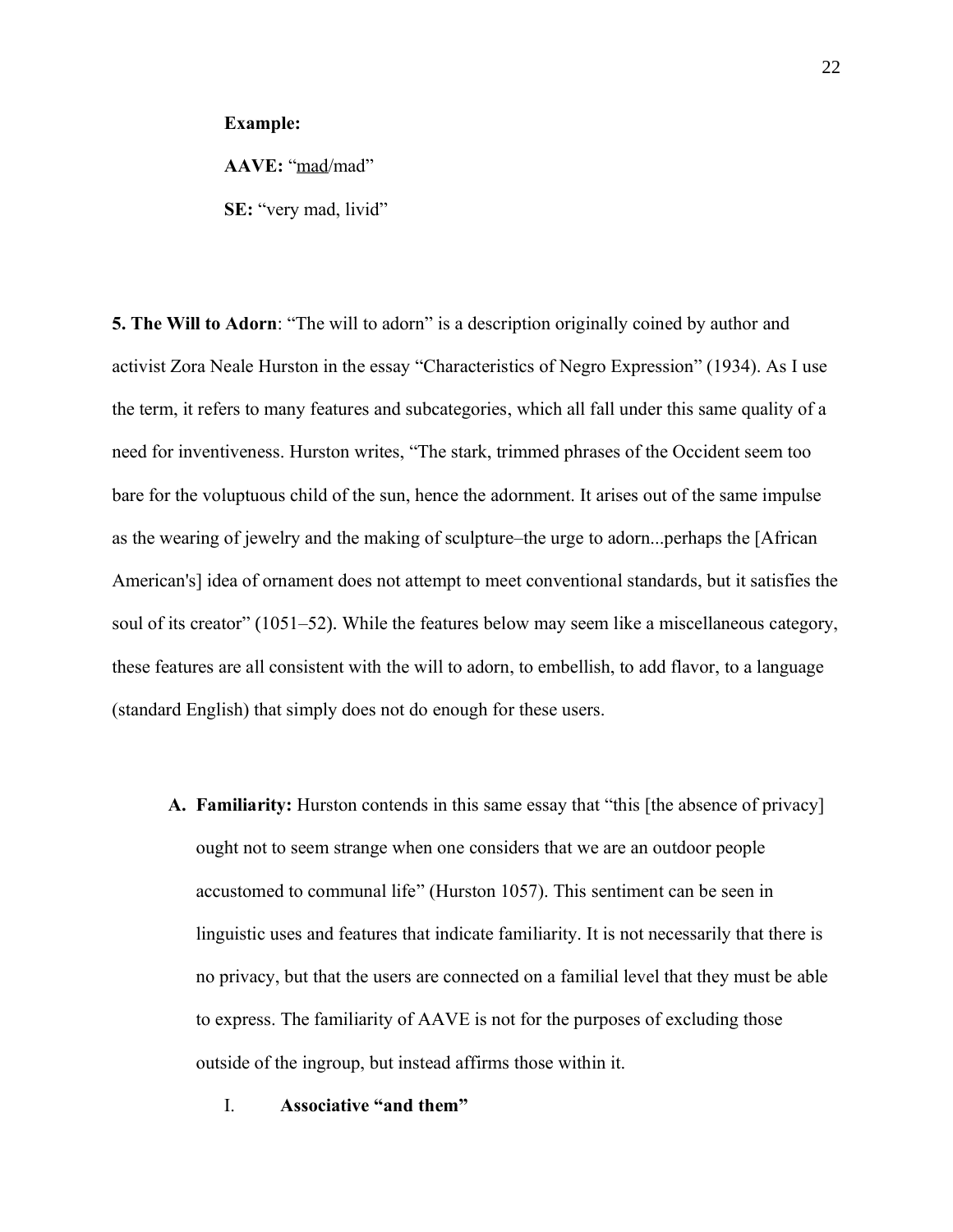The speaker uses "and them" after naming a subject, with whom the "them" are associated. This is a phrase that only works in context if both the recipient of the statement is aware of the "them" and the subject is familiar to all parties. It is assumed that the "them" is a relatively consistent group of people that the subject is associated with.

# **Example:**

**AAVE:** "who's going to be there?"/ "Ricky and them."

**SE:** "who's going to be there?"/ "Ricky and his friends."/ "Which ones?" "who's going to be there?"/ "Ricky and his group of friends."

## **Other Familiarity Examples:**

- "up in /their/her/his"- "he be up in his boy's house"
- "up in here/there"- " who all up in there? "
- "peoples"- "Me and my peoples going out"
- **B. Interjections:** Standard English has plenty of interjections, which are sounds that carry meaning but are not able to be clearly defined. Interjections are highly contextual prosodic features, as their intonation and placement in use can indicate further meaning. "Wow," "hmm," or "gee" are all forms of interjections, as well as greetings. AAVE has added to the list of English interjections by way of adopting some that are diasporic and used by Black people all around the world including African Americans, and others that were born from the dialect itself.
	- mtchew (teeth sucking): a speaker uses this sound to indicate distaste, disagreement, contempt, and the like. The length, volume, and dramatization of this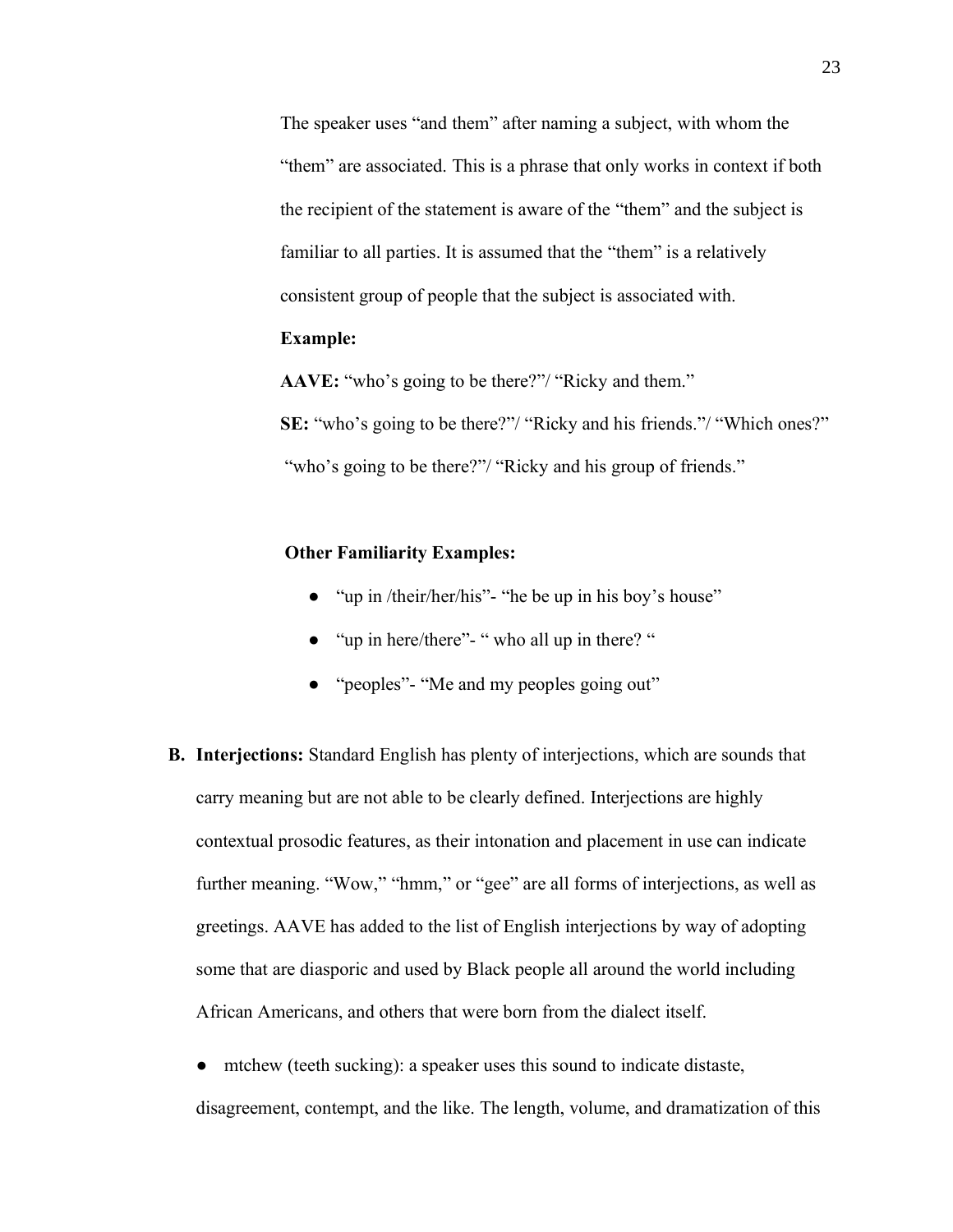sound correlate to the severity of feeling.

- aht aht: the speaker uses this to say indicate a negative reaction with the connotation of annoyance or irritation.
- yo/yer: the speaker usually uses this to get someone's

attention or as a greeting, but it may be used in various contexts as a buffering sound.

"word": the speaker uses this to agree with or acknowledge information, or as a question seeking confirmation. It also can express mild contempt, usually with an inflection at the end, indicative of a sarcastic tone.

# *Mules and Men*:

"They laughed a great big old 'kah kah' laugh and got closer together." (Hurston 68)

This is similar to modern-day usage of "kee kee" which indicates a snickering laugh, or as a sarcastically toned response to someone else's snicker. Furthermore, in the African American queer community, having a "kiki" refers to getting together and having a good time, a good indicator of which is laughter.

In synthesizing and analyzing this relatively small pool of features from AAVE, we begin to see an important commonality between the features: they all serve to fill a gap of what Standard English does not provide for African American speakers. English in its entirety has been stripped down in all the years of its development, to something not heavily adorned. If we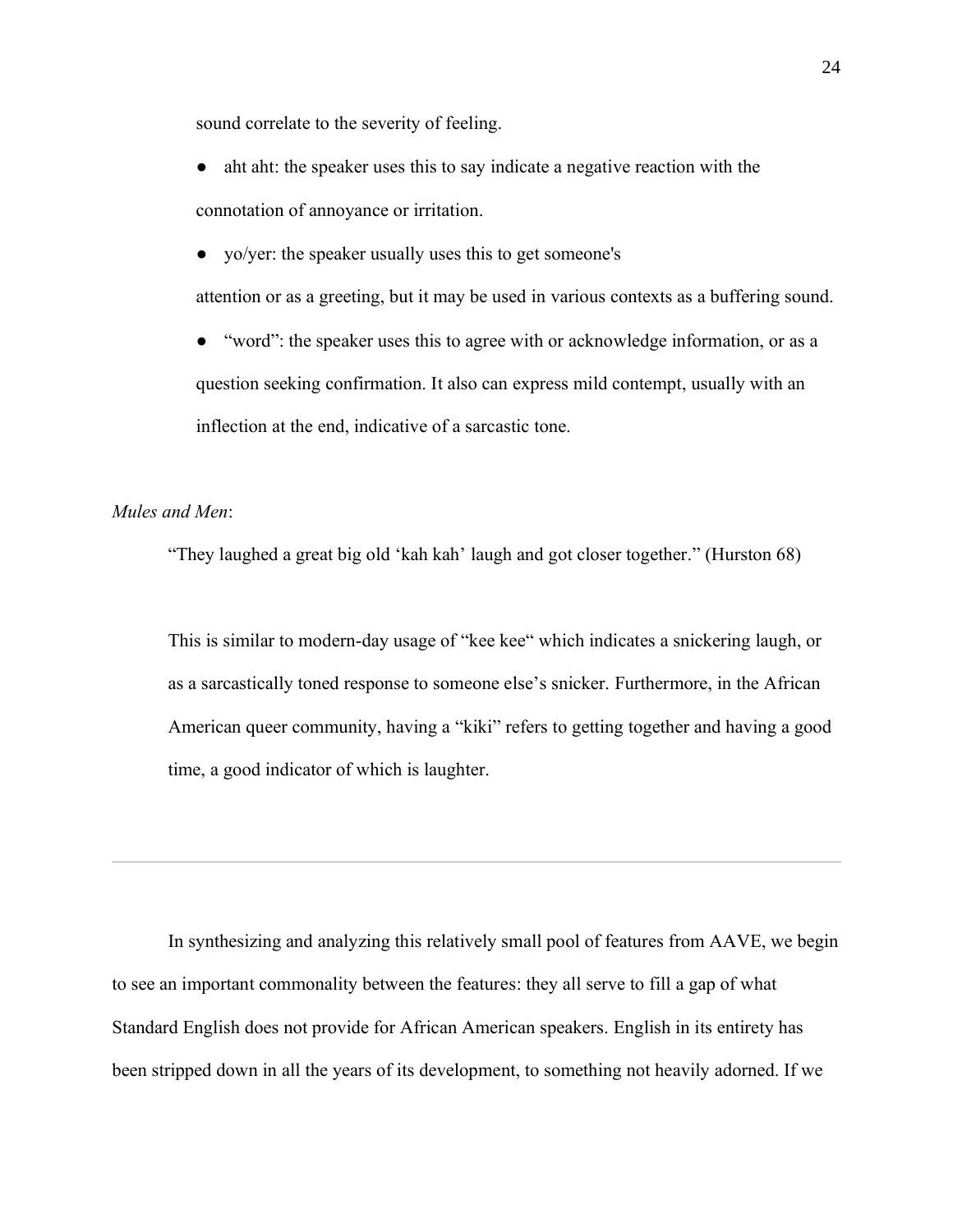look at the time of Shakespearean English or Chaucer's English, we can see English was at one point adorned in similar ways that AAVE has been adorned<sup>5</sup> . Take for example, Shakespeare's invention of the word assassination. "Assassin" was originally an Arabic term for "hashish eater" or someone who would smoke hashish before committing heinous acts. It was adopted by English but only in reference to a killer of a public figure. Shakespeare took the word "assassin" and adding the Latin ending "-ion" to make the act itself into a noun. This word was first seen in Macbeth's soliloquy and served to emphasize the disorderly and unprecedented actions that Macbeth was contemplating and would go on to commit (Lerer 135–136). Black English readorns English with its users' new experiences in a similar fashion. For example, the phrase "killdead" that Zora Neale Hurston categorizes as a double descriptive in "Characteristics of Negro Expression" (1052). This phrase takes an existing English verb "kill" and an existing English adjective "dead" that emphasizes both the action ("kill") and the state of being resulting from that action ("dead") simultaneously.

American English was intentionally stripped down by both authors of literature and grammarians/lexicographers. The literary movement that began with the birth of America was driven by the Puritans that migrated from Britain. These authors wrote in "Plain Style," an unembellished, direct approach to writing and expression. As expressed before, there was growing anxiety from English speakers to regulate a language that was constantly changing. This concern extended to Americans with the added desire to separate themselves from Britain, for this new use of language to reflect a new identity. Noah Webster, of the now-famed dictionary Merriam-Webster, wrote grammar/spelling books and dictionaries in his time (1758-1843). He was advocating for a "Federal English" that would fit the American identity, one that was

<sup>5</sup> For further reading see Lerer Chapters 5 and 9.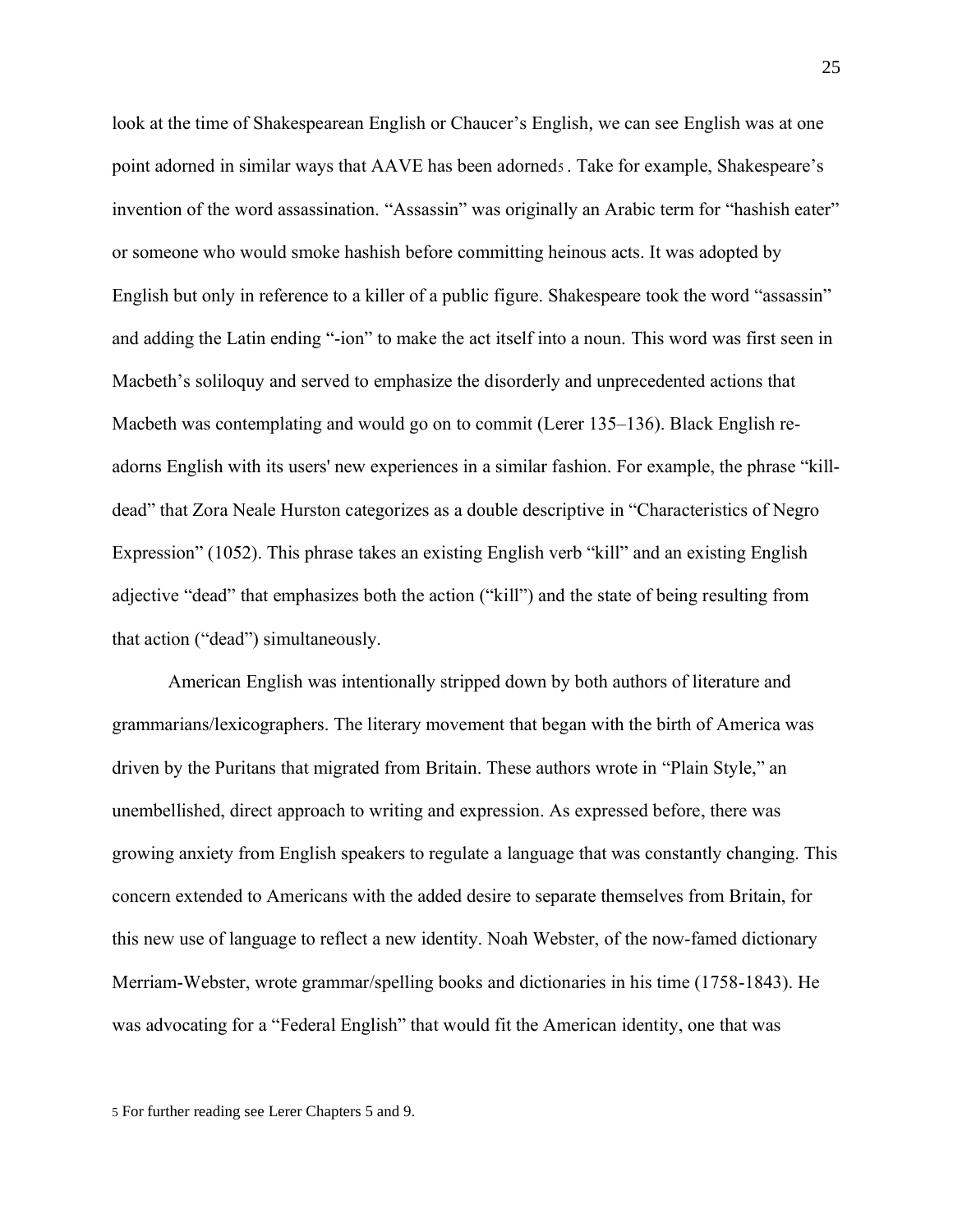unadorned both physically and economically (fewer letters in print costs less money). There was a deliberate intention to simplify spelling, which led to changes seen today such as "colour" to "color" and "cancelled" to "canceled." But for African Americans, this stripped-down English did not and does not do or say enough.

What African Americans did was not much different from what early American settlers did with the language: they made it their own. Their inventiveness in the language represents the fact that they too had to invent and redefine themselves in a language that did not include them. As Zora Neale Hurston says of the musical quality of "Negro Expression," "Each unit has a rhythm of its own, but when the whole is assembled it is lacking in symmetry. But easily workable to a Negro who is accustomed to the break in going from one part to another, so that he adjusts himself to the new tempo" (Hurston 1054). This sentiment is not only true of music but of the Black experience historically, and particularly in language. This ability to adjust within a parameter not set by this group and unpredictable in nature is the embodiment of the African-American experience. The will to adorn was more than a desire to make something pretty or different; rather, it was rooted in a desire to make something their own. Language is a living construct that encodes a collective memory and experience. Without the African Americans' Will to Adorn the language that was imposed upon them, they would never be able to own themselves or their history.

The Will to Adorn is a category of necessity because it features specific usages not found in standard English as well as it being a necessary quality of expression in AAVE. While it is a category of necessity, it serves as much more for the dialect. Underlying these specific systematic differences in the use of English are certain attitudes that inform the qualities that these features reflect. This notion is rooted in the linguistic concepts of linguistic relativity and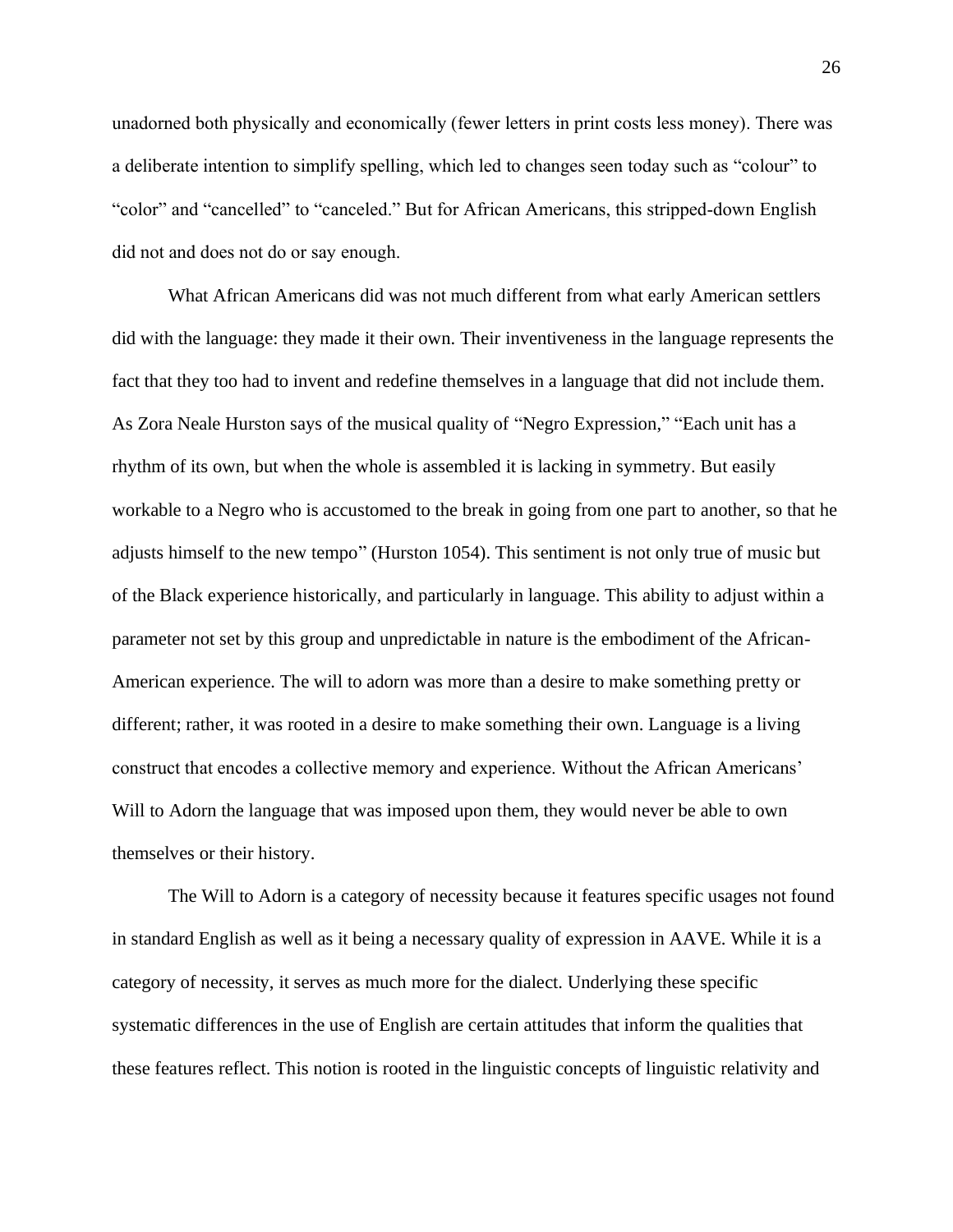cultural transmission. Linguistic relativity is the weaker form of the Sapir-Whorf hypothesis, which posited that language informs our perception. It claims that language and perception are not a one-way causality, but that we inform language based on perception and language cyclically informs our perception. The thing driving that cycle is cultural transmission. Language is a learned structure that is maintained and passed down through culture. With that being said, culture is also passed down through language.

In languages we see these concepts manifesting through differences in categorical expressions. An example of these cultural differences in language or dialect that can be seen in English as it has been maintained through time is our words for animals as beings and the words for animals as food. The distinction we make today between "cow" and "beef" or "pig" and "and pork" are hypothesized to be direct consequences of Norman conquest and the subsequent class strata that occurred as a result. The farmers who raised the animals were of the working class, at the time being anglos and Saxons, speaking a Germanic tongue. The consumers of the meat they cultivated were the French, or in contact with the French, were French-speaking. What we get is Anglo-Saxons saying Cu (cow), Picg (pig), and the French saying Buef (beef), Porc (pork), and their eventual coexistence in Modern English. This example shows how experience can encode language, but there are also ways that values can do the same. Take for example the values of collectivist cultures like with the Japanese, for whom family is very important. There are different words to refer to family members depending on their relationship to you in age, whether you're talking about your own family or someone else's, and different contexts of formality.

Much like these categorical expressions differing, with cultural undertones being the common ground, so is it with AAVE. The Will to Adorn is one of the attitudes that inform the dialect of AAVE. Hurston writes that "the Negro's greatest contribution to the [English]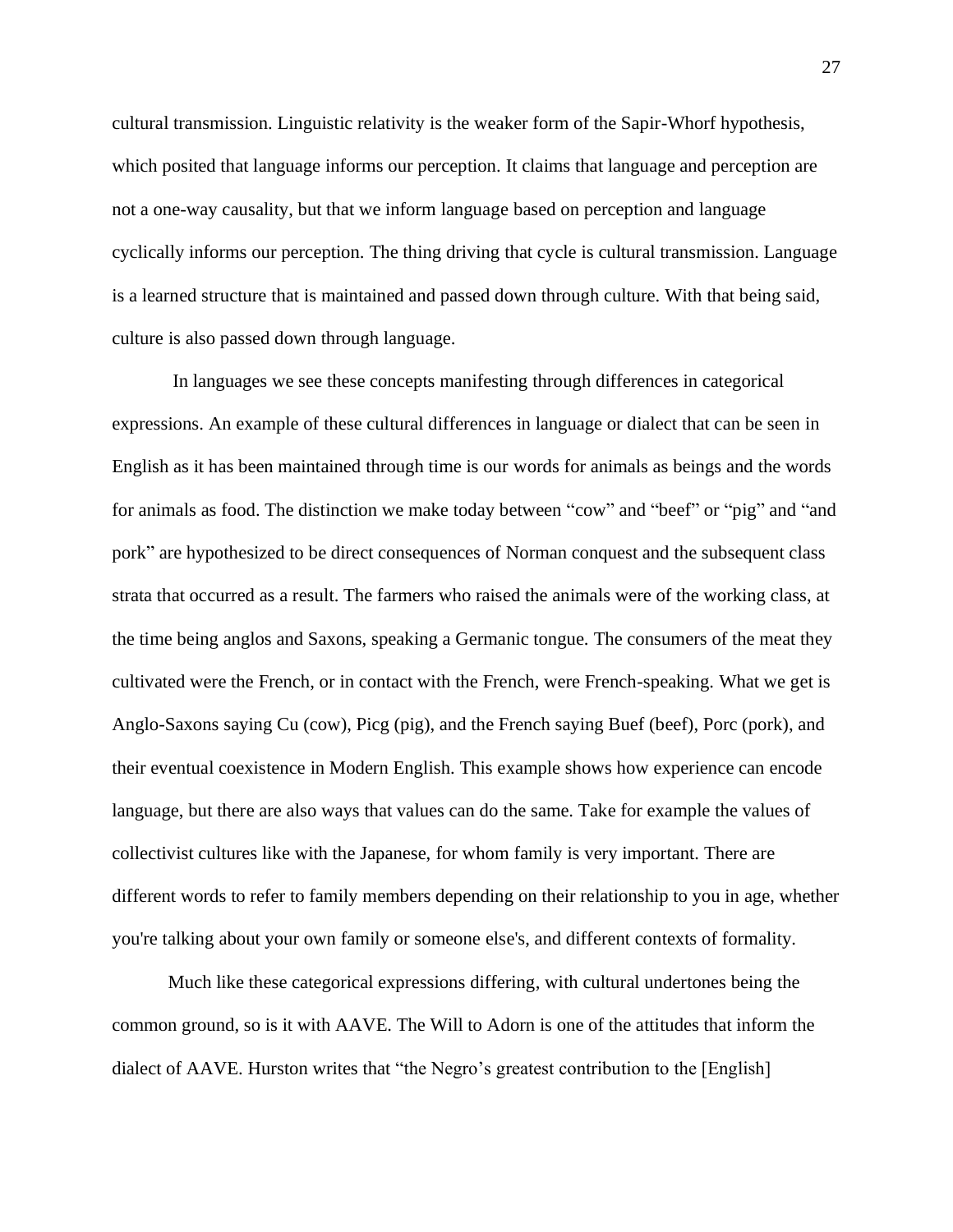language is: (1) the use of metaphor and simile; (2) the use of the double descriptive; (3) the use of verbal nouns" (Hurston 1052). These are all rooted in the Will to Adorn, and their wealth and breadth in AAVE will be seen for centuries to come. What's even more telling about the use of AAVE and the Will to Adorn is the use of literary devices as a whole. One could explore the use of literary devices ingrained in AAVE to no end to see how they reflect this Will. Hyperbole, metonymy, allusion, and metaphor, to name a few are devices that AAVE users use on a regular basis. It serves a lens that can be used to explore the features and origins of AAVE further. In understanding this, we can look further into AAVE to discover in which ways this Will has been reflected in language, and more importantly how the experience of African Americans in relation to the Will has influenced the dialect.

Although the Will to Adorn is significant in understanding what made AAVE and what continues to drive it, what it reveals about what we don't know about the language and what can be known is even more significant. What the above analysis proved most important is the continuity that has existed throughout the use of AAVE. Examining *Mules and Men* for the same features still seen today reveals that there is a strong foundation underlying the dialect. The Will to Adorn is merely a glimpse of what part of that foundation consists of. It is a profound layer of foundation that indicates there are still more layers to be discover. This understanding can lead to a world of discovery of how African Americans cultivated a language that is wholly theirs out of a language that was imposed upon them.

The ways in which English has changed since its Standardization are mostly due to groups upon whom English was imposed. This often results in the creolization or dialectization of the language. These are similar processes, with creoles having a more obvious appearance, as the two distinct languages they come from are easy to recognize. The oppressive powers often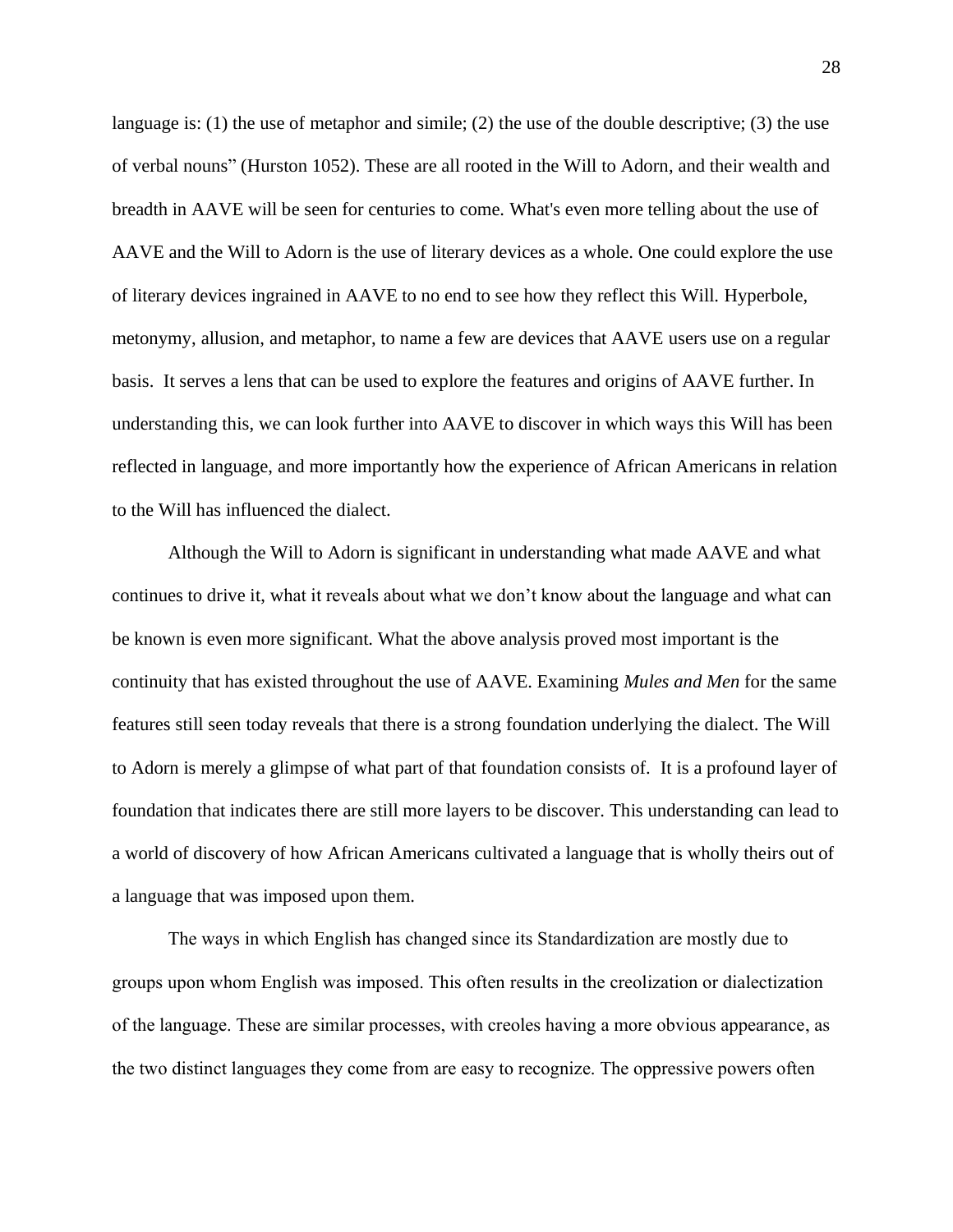ignore/neglect/denounce the experience of the oppressed, using their own language to do so, while the creole captures the collective experience and memory of the oppressed group. English also has many dialects because when people bring their languages from around the world and assimilate, they do not always completely lose their native tongue. African American Vernacular English has a unique distinction among these other dialects and creoles, one that reflects the unique experience of African Americans. African Americans and Americans are both Americans, both speak American English; this is the only dialect that has grown from within the dialect of American English and is continuing to change the usage from the inside. Pop culture website Buzzfeed published an article titled "A 43-Year-Old High School Teacher Has Been Keeping A Personal List Of 'Gen Z' Slang Terms He Overhears His Students Using." It features entries like "low key", "big mad", and "no cap"; these as well as nearly every other entry on the list, are features of modern AAVE. AAVE is the language of the future in America, while Standard English is a dialect reserved for specific spaces. As for the culture, the youth, and the community of the United States, AAVE is the favored use of English in everyday speech. Without fully understanding what African American Vernacular English is, where it came from, and where it's going, we cannot fully understand the same for Standard English, and African Americans are once again stripped of the proper credit that is due for their impact on the world.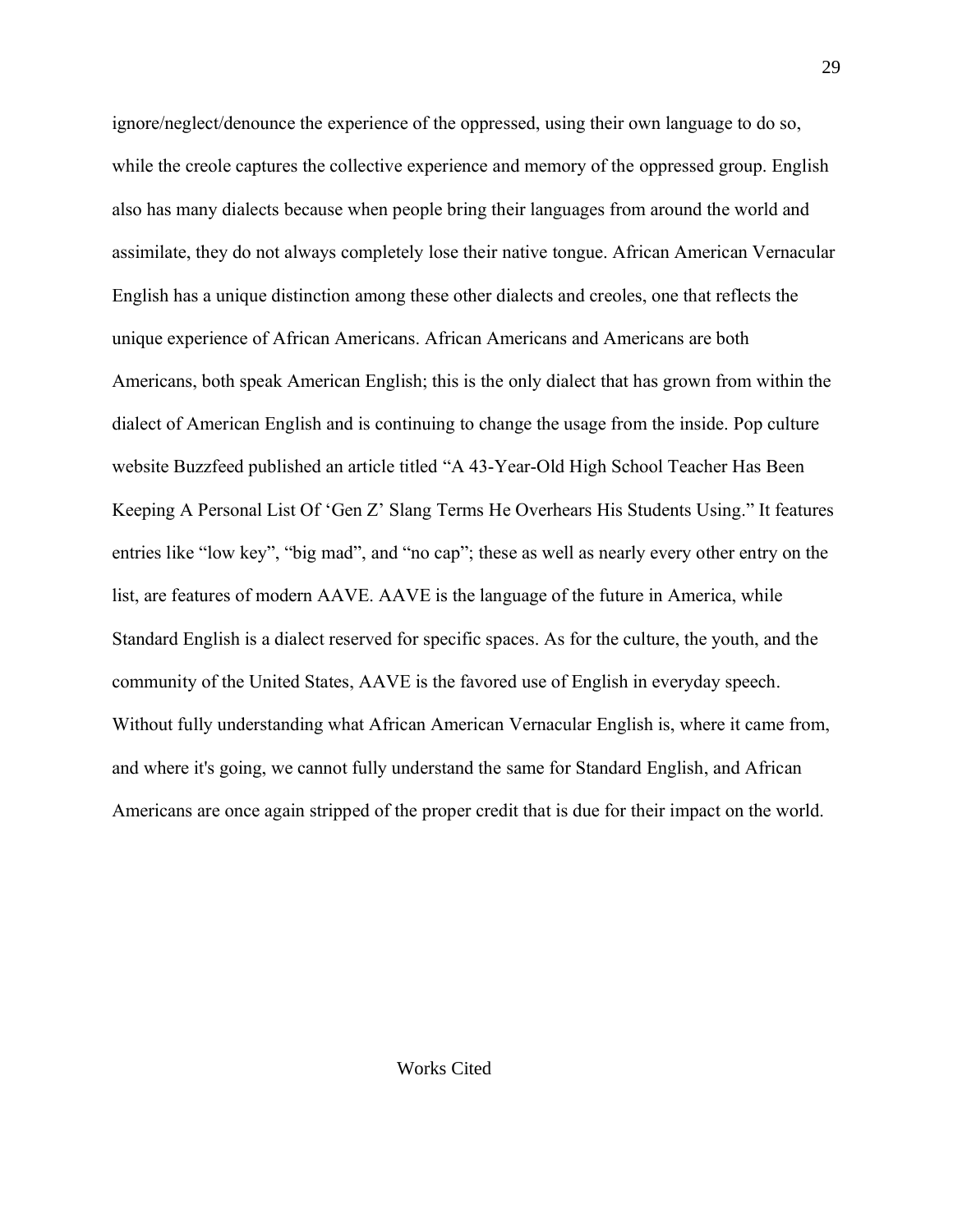- Baldwin, James*.* "If Black English Isn't a Language, Then Tell Me, What Is*." The New York Times*, The New York Times, 29 July 1979, archive.nytimes.com/www.nytimes.com/books/98/03/29/specials/baldwinenglish.html?\_r=1&oref=slogin.
- Boutwell, Clay. "Family Words and Terms in Japanese Explained." *Learn Japanese with The Japan Shop*, 10 Aug. 2019, www.thejapanshop.com/blogs/news/family-words-and-termsin-japanese-explained.
- Bradley, Rachel. "Why Does A Cow Become Beef?" *Dictionary.com*, Dictionary.com, 23 Dec. 2019, www.dictionary.com/e/animal-names-change-become-food/.
- Burling, Robbins. *English in Black and White.* Holt, Rinehart and Winston, inc., 1973.
- Crystal, David. *The Stories of English*. Overlook Press, 2004.
- Crystal, David, and Robert Henry Robins. "Language and Culture." *Encyclopædia Britannica*, Encyclopædia Britannica, Inc., 26 Feb. 2020, www.britannica.com/topic/language/Language-and-culture.
- Chen, Tanya. "A 43-Year-Old Teacher Has Been Keeping A Running Google Doc Of Slang Terms He Overhears His Students Using." *BuzzFeed News*, 3 May 2019, www.buzzfeednews.com/article/tanyachen/43-year-old-teacher-has-google-doc-of-g en-z-slang-terms.
- Cukor-Avila, Patricia, and Guy Bailey. "Grammaticalization in AAVE." *Proceedings of the Twenty-First Annual Meeting of the Berkeley Linguistics Society*, 1995, pp. 401– 13.
	- ——— "Rural Texas African American Vernacular English." *The Oxford Handbook of African American Language*, edited by Sonja L. Lanehart, Oxford University Press, 2015, pp. 181-200.
- DeBose, Charles E. "The systematic marking of tense, modality, and aspect in African American Language." *The Oxford Handbook of African American Language*, edited by Sonja L. Lanehart, Oxford University Press, 2015, pp. 371-386.
- Dundes, Alan. *Mother Wit from the Laughing Barrel Readings in the Interpretation of*

*Afro-American Folklore*. Jackson, University Press of Mississippi, 1990.

Fickett, Joan. "Ain't, not, and Don't in Black English." *Perspectives on Black English*,

edited by Joey L. Dillard, De Gruyter Mouton, 1975, pp. 86-90.

Fromkin, Victoria, Robert Rodman, and Nina Hyams. *An Introduction to Language*. Wadsworth Cengage Learning, 2011.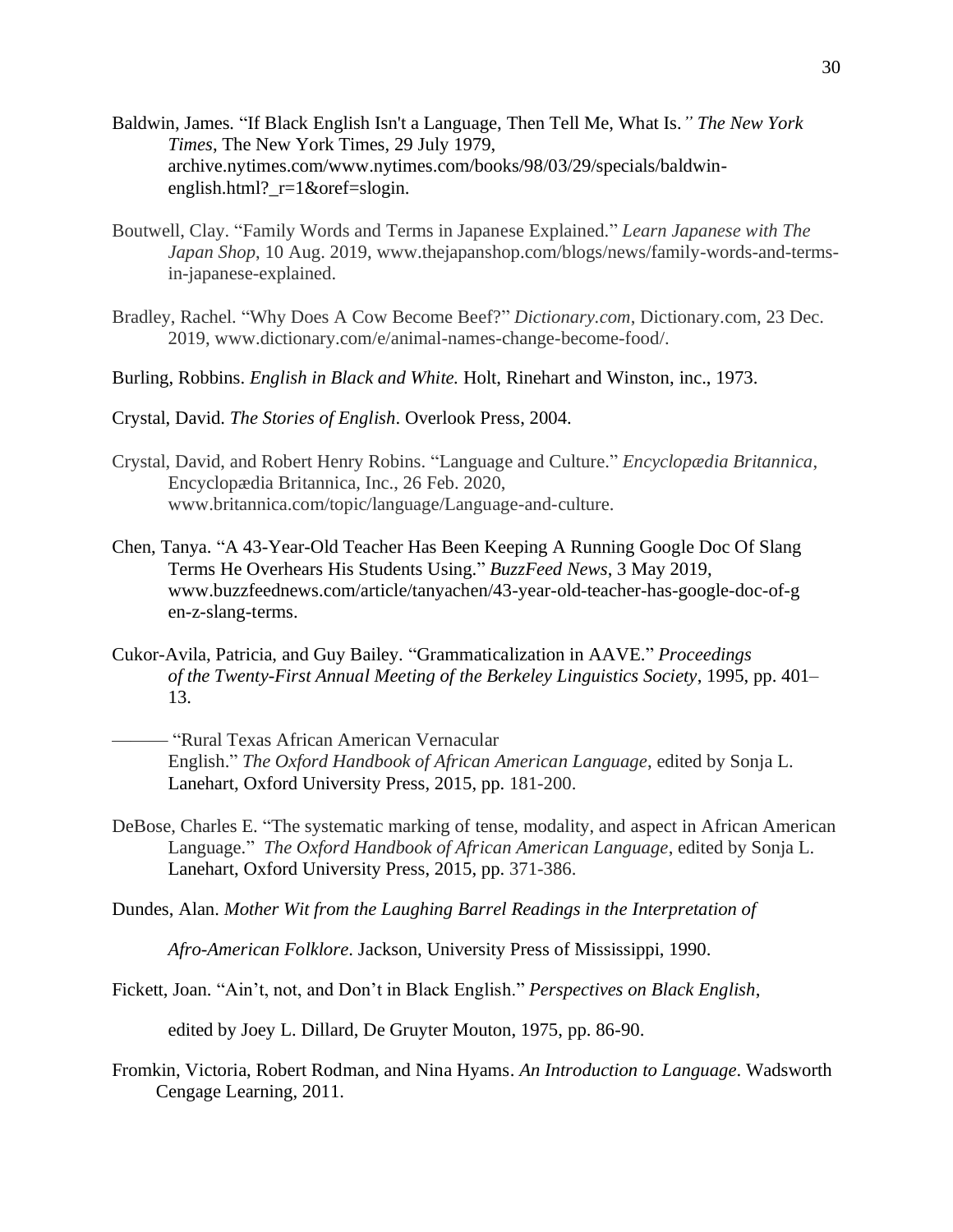- Gates, Henry L. *The Signifying Monkey: A Theory of African-American literacy criticism*. New York, Oxford University Press, 2014.
- Hurston, Zora Neale. "Characteristics of Negro Expression." *The Norton Anthology of African American Literature,* edited by Henry Louis Gates and Valerie Smith, W.W. Norton & Company, 2014, pp. 1050-1062.

——— . *Mules and Men*. New York, Harper Perennial, 2008.

- Lanehart, Sonja L., editor. *The Oxford Handbook of African American Language*. Oxford University Press, 2015.
- Lerer, Seth. *Inventing English: A Portable History of the Language*. New York, Columbia University Press, 2015.
- McDavid, Raven I. "Noah Webster." *Encyclopedia Britannica*, Encyclopedia Britannica, 15 June 2019, www.britannica.com/biography /Noah-Webster-American -lexicographer.

McWhorter, John. *Talking Back, Talking Black: Truths About America 's Lingua Franca*. New York, Bellevue Literary Press, 2017.

- Meisenhelder, Susan E. "Conflict and Resistance in Zora Neale Hurston's Mules and Men." *Zora Neale Hurston (Bloom's Modern Critical Views)*, edited by Harold Bloom, Chelsea House Publications, 2008, pp. 105-130.
- Thomas, Erik R. "Prosodic Features of African American English." *The Oxford Handbook of African American Language*, edited by Sonja L. Lanehart, Oxford University Press, 2015, pp. 421-435.
- Van Herk, Gerard. "The English Origins Hypothesis." *The Oxford Handbook of African American Language*, edited by Sonja L. Lanehart, Oxford University Press, 2015, pp. 23-34.
- Whitman, Walt. Prose Works. Philadelphia: David McKay, 1892; Bartleby.com, 2000. www.bartleby.com/229/.
- Winford, Donald. "The Origins of African American Vernacular English Beginnings." *The Oxford Handbook of African American Language*, edited by Sonja L. Lanehart, Oxford University Press, 2015, pp. 85-104.